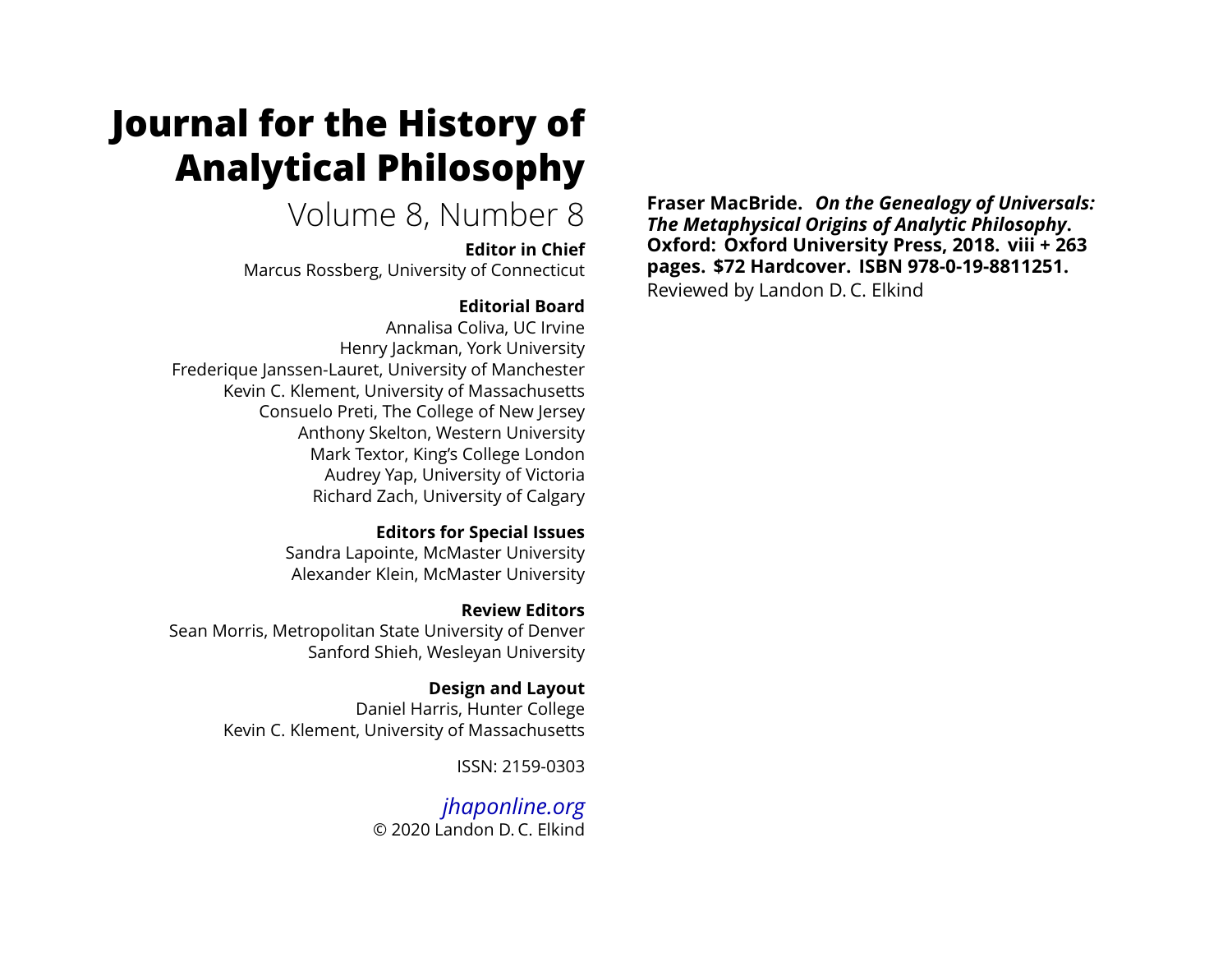## **Review:** *On the Genealogy of Universals: The Metaphysical Origins of Analytic Philosophy***, by Fraser MacBride**

Landon D. C. Elkind

Fraser MacBride's recent book is a welcome and substantial contribution to the history of analytic philosophy. Its focus is metaphysics: MacBride supplies a genealogy of the universalparticular distinction as it evolved from Kant, early Moore, early Russell, Stout, middle Moore and Whitehead, middle Russell, the Wittgenstein of the *Tractatus*, and Ramsey (each chapter focuses on one of these figures or sub-figures, and the chapters occur in that order).

Some altogether praiseworthy features of the text include its detailed consideration of underutilized texts, like Moore's 1898 dissertation and Russell's 1898 "Analysis of Mathematical Reasoning". Another plus is its careful tracing of Moore's and Russell's breaks from idealism, which were not sudden: they happened in jerks and starts, with reversals and returns, and in a more piecemeal fashion than Moore's and Russell's own recollections might suggest. The topic is of abiding interest: universals have not fallen out of fashion, even from immutable Platonic heaven, and trope theories are now enjoying more specialized attention. There are not a few reasons to pursue the origins of the universal-particular distinction in our recent pasts among figures who are still widely influential today. It is actually some wonder that this specifically genealogical project has not been done already, and MacBride deserves particular and universal credit for engaging in it so fruitfully, much to our benefit.

MacBride's book, as should be expected from him, is excellent and worth reading. It covers much ground in just 263 pages while still developing many plausible and thorough reconstructions of the texts considered. Even this lengthy review does not fully do it justice.

In the next section, I summarize the book's genealogical project and overall argument. Then I discuss each chapter in more detail.

#### **1. The Project**

[Lapointe and Pincock](#page-18-0) [\(2017,](#page-18-0) 13–15) recently offered a provisional but nonetheless helpful list of six overlapping and mutually supporting tasks that historians of philosophy undertake. One of these is *genealogical narrative*:

Genealogical narratives fulfill an important role in the shaping of one's identity as a philosopher. Their purpose can be diagnostic or therapeutic; they can also play a direct or indirect role in canonformation. As such, the kinds of questions that guide genealogical narratives often serve existential concerns, i.e., concerns about the meaning, essence or prospects of a discipline or the place of a given concern or endeavor within it. One may want to learn about the significance of current efforts in light of past developments. Or one may try to explain how a given problem has come to be understood and handled in some precise way. [\(Lapointe and Pincock 2017,](#page-18-0) 15)

MacBride accurately bills his study as a genealogical undertaking: "it's meant as a *real* genealogy, in a sense Nietzsche would have recognized" (1). The idea is to take the opaquely familiar universal-particular distinction and trace its evolution in the writings of well-known analytic philosophers, including the changes in their views that made developments of this distinction possible. It is thus a history of the very ideas, *universal* and *particular*. As might be expected of a book on these notions, *predication* and *instantiation* of course enjoy something close to eternal recurrences throughout the book.

Why is a genealogy of philosophical ideas interesting to a historian of philosophy and, indeed, complementary to typical recent histories of philosophy? [Foucault](#page-18-1) [\(1978,](#page-18-1) 154) puts the point well: genealogy is particularly apt for those interested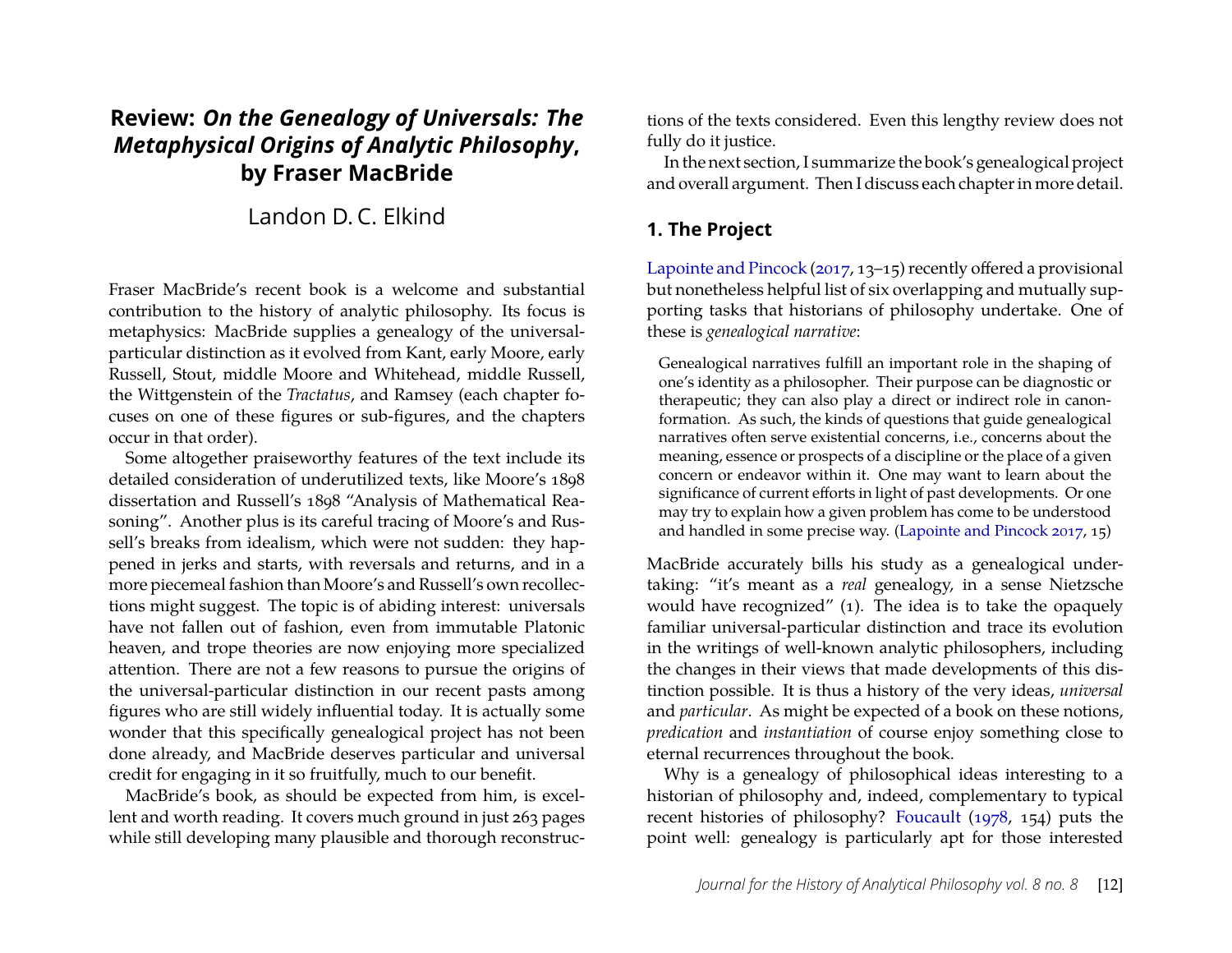in "effective history" that "deals with events in terms of their most unique characteristics, their most acute manifestations". In Foucalt's contrast, "traditional history" aims at smoothing over events to make their eventual outcomes appear almost as "immutable necessities" [\(Foucault 1978,](#page-18-1) 155). Histories of philosophy sometimes fall into the fruitful trap of perusing dead philosophers' works for the origins of their present. Genealogy, because it pursues the past for its own sake, can give scholars a fresh look at ideas by attending to the messier features of dead philosophers' development.

MacBride is animated by the genealogical impulse throughout this book, as when MacBride describes Moore here: "After two years spent in the bathtub of idealism debating with Kant, Moore decided it was time to get out" (24). And again here:

Unfortunately, Moore himself lost sight of the descriptive strength possessed of a system of existential propositions. This was an oversight that was to result in the belated and mistaken introduction of the substance-attribute dualism into the New Philosophy. (55)

MacBride does not just note the departure and move to the next step, but attempts to retrace the path that dead philosophers walked, even where that path is circuitous, doubles back, or dead ends. The book thus feels to this reviewer like a healthy change of pace and a real genealogy. Again, this is complementary to typical histories of philosophy and is not a replacement: originsdriven history has a place. But genealogy gets us out of our own bathtub. Whether we have been in longer than Moore or not, that is just good hygiene.

In the course of doing genealogy for the universal-particular distinction, the book's argumentative arc is that categorical monism, dualism, and then pluralism were adopted by the philosophers considered in the book as analytic philosophy developed from the 1890s to the 1920s (3). *Categorical monism* is the view that there is just one ontological category; in contrast, *categorical dualism* is the view that there are two ontological categories, and *categorical pluralism* is the view that there are more than two ontological categories (3). These positions are not to be confused with *ontological* monism, dualism, and pluralism, respectively the views that there are one, two, and more than two entities: one could maintain that there is one kind of entity but that many existing entities fall under this category.

MacBride's book consistently looks at philosophers without imposing our own understandings of the universal-particular distinction on others. The result is that this book generates many insightful proposals about how to understand the philosophers considered. In particular, past thinkers sometimes develop ontological views cutting across our usual way of understanding (and teaching) the universal-particular distinction, as MacBride shows.

This historical datum should suggest to us that these ontological categories are more philosophically problematic than they are often taken to be. Developing a cogent understanding of ontological categories is like reconstructing the fossil record: we have a small portion of the total specimens in the universe, but even on this partial basis, we nevertheless strive to weave together an account covering them all. It is unsurprising that the result, then and now, is repeatedly rewriting the narrative as we struggle with uncovering new issues.

Consequently, as MacBride says, the universal-particular distinction "can't be declared to be just obvious, nor a matter of so-called 'intuition'":

The particular-universal distinction may be something we now learn as part of our ABC of our philosophical educations. But history shows this outcome wasn't inevitable. And it isn't distant history that shows this either—although that may also be true.

(234)

MacBride also suggests this historical datum casts some aspersion on attempts to justify metaphysical categories *a priori*. In this book, MacBride does not directly argue for the view that ontological categories are not knowable *a priori*. Still, just as with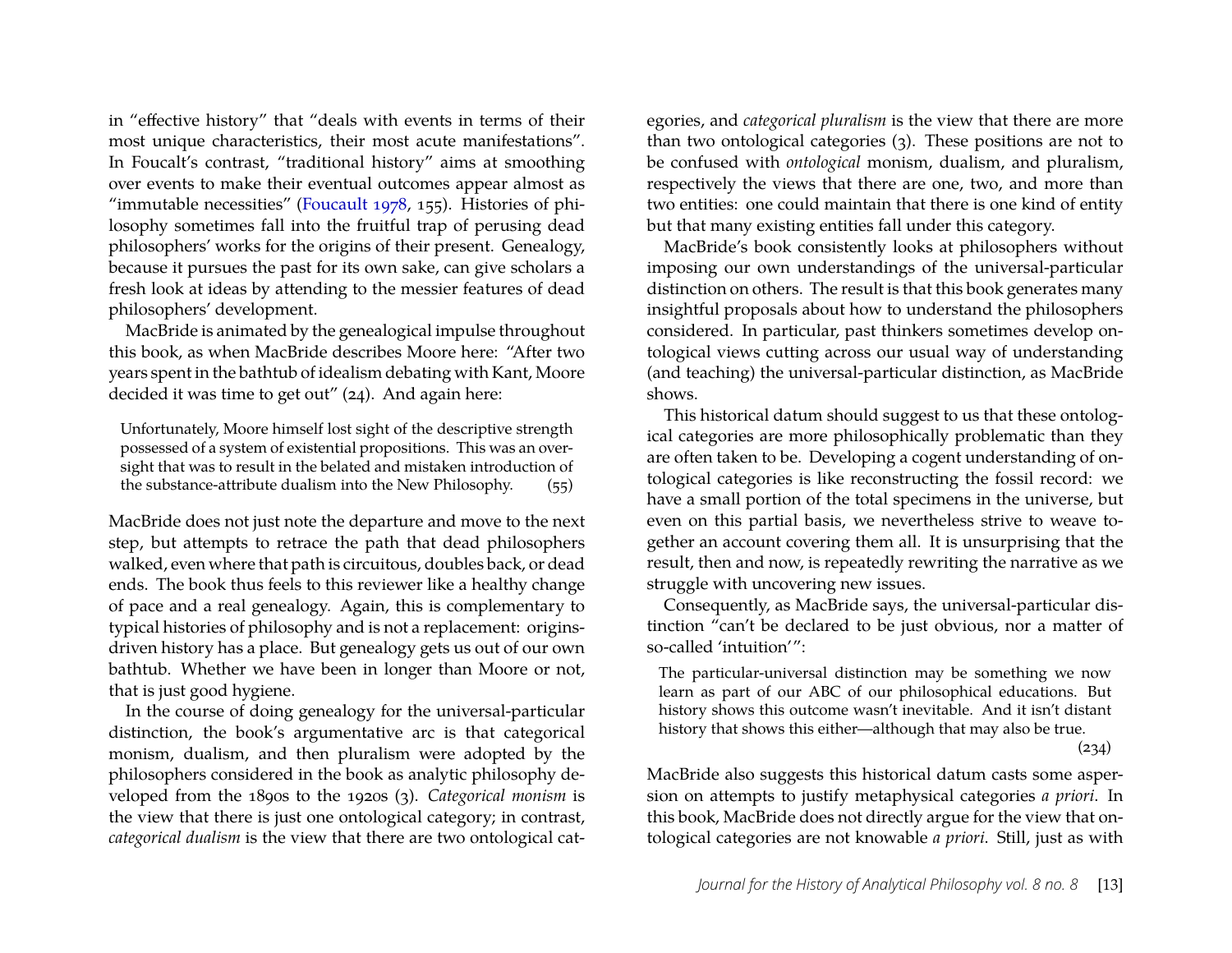*a priori* proofs of god's existence, one grows suspicious of the attempt after witnessing enough failures. The book at best gives indirect evidence against our *a priori* knowledge of ontological categories.

This suggests to MacBride that ontological categories may be discernible *a posteriori*:

We should open our minds to the possibility that the unity and structure arises from the mutual interaction of several things and allow nature to disclose whether these things belong to one or more kinds.  $(237)$ 

The indirect genealogical evidence would seem to equally support the view that we have no knowledge of ontological categories, or, more radically, that there just are no ontological categories. MacBride's careful genealogy does not impose a moral for modern metaphysics, which seems like the mark of good genealogy. However, in light of MacBride's book, many possibilities are much more open to us.

#### **2. Chapter 1: MacBride's Kant**

Of the figures that MacBride considers, the one exception to the genealogical character of his book is Kant. By design, the slim chapter on Kant, appropriately titled "Kantian Prequel", is just stage-setting for subsequent consideration of Moore and Russell.

As MacBride notes, Kant finds the substance-attribute distinction deeply problematic (8–9). To save these and other categories for the understanding from Hume's critique, Kant attempts to justify them as synthetic *a priori* (10–11). The problem then is how to account for our synthetic *a priori* justification and for our ability to apply pure concepts of the understanding like substance and attribute to experience (12–13). As Kant says in a 21 February 1772 letter to Marcus Herz:

In my [1770] dissertation I was content to explain the nature of intellectual representations in a merely negative way, namely, to

state that they were not modifications of the soul brought about by the object. However, I silently passed over the further question of how a representation that refers to an object without being in any way affected by it can be possible . . . as to how my understanding may form for itself concepts of things completely a priori, with which concepts the things must necessarily agree, and as to how my understanding may formulate real principles concerning the possibility of such concepts, with which principles experience must be in exact agreement and which nevertheless are independent of experience—this question, of how the faculty of understanding achieves this conformity with the things themselves, is still left in a state of obscurity. (quoted from [Rohlf 2020,](#page-19-0) §2)

MacBride focuses on Kant's Metaphysical Deduction for the remainder of the chapter (14–23), where Kant defends the pure concepts of the understanding, including *substantia et accidens* which Kant purports to derive from categorical judgments. MacBride's reading of Kant is that he fails to establish that the metaphysical category of substance and attribute (*accidens*) is not necessarily imposed upon us by the very form of categorical judgments:

The envisaged derivation [of the substance-attribute category from the logical form of subject-predicate judgments] only tells us that we must distinguish, when we exercise our capacity to make a categorical judgment, between a subject that has attributes and the attributes that it has. But it may be questioned whether a subject (so-conceived) need be anything over and above its attributes. (19)

MacBride holds that what Kant describes as intuition and conception are "two different styles of representation", but denies that we can validly infer a difference of subject-matter: it does not follow that there are two different categories, substance and attribute, from the fact that some stuff is represented as an object whereas other stuff is represented as a predicate correctly applied to it (20).

If Kant's conclusion is that there are quasi-permanent substances that underlie changes in attributes, then MacBride has my full agreement about the invalidity of this reasoning for that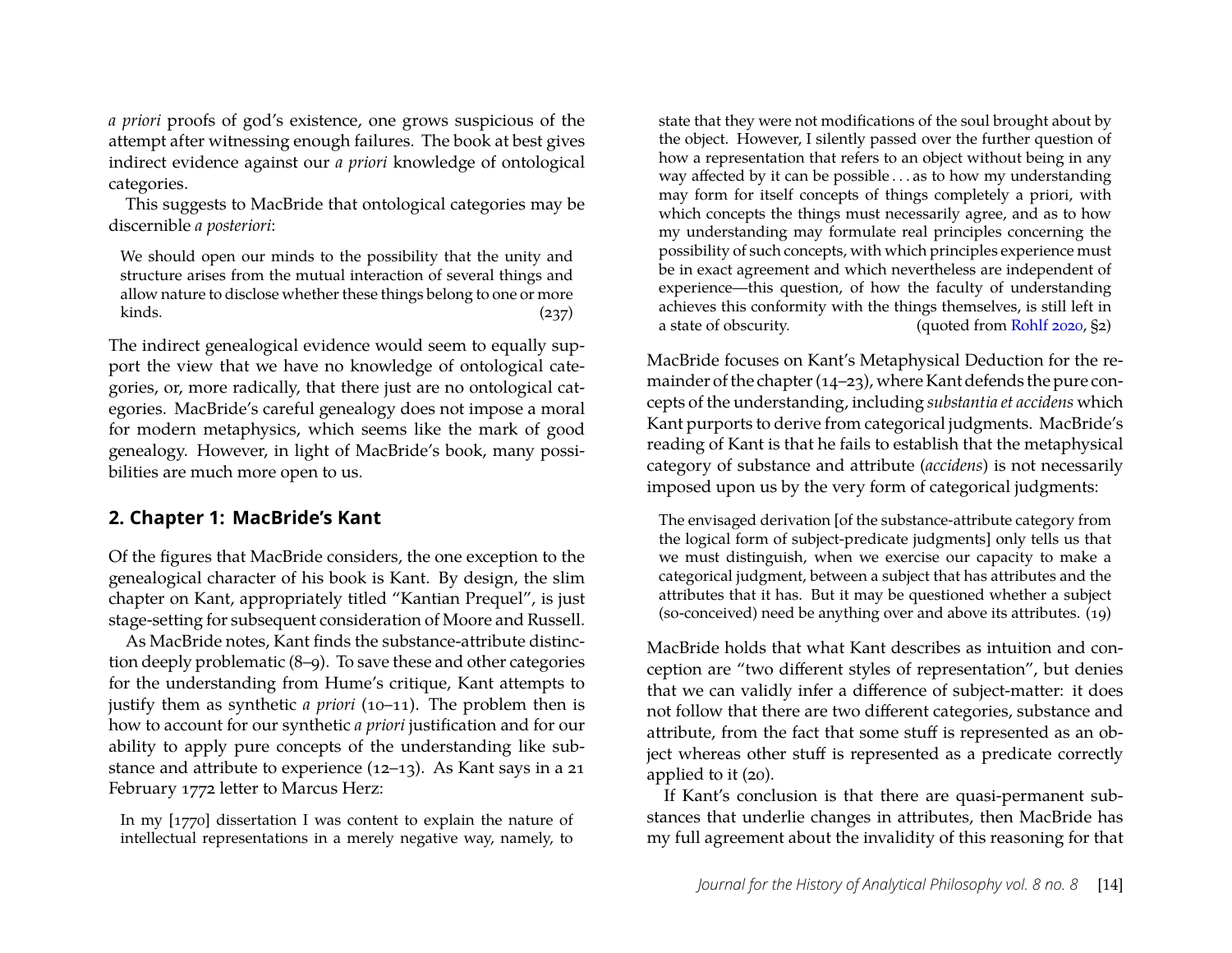conclusion. Yet there seems to be a slightly more charitable way to read Kant. MacBride concedes that all Kant needs is that there are two distinct modes of representation. This is also all that Kant defends in his proof of the First Analogy of Experience:

In all change of appearances substance persists . . . *Proof* All appearances are in time, in which, as substratum (as persistent form of inner intuition), both *simultaneity* as well as **succession** can alone be represented . . . However, the substratum of everything real, i.e., everything that belongs to the existence of things, is *substance*, of which everything that belongs to existence can be thought only as a determination. Consequently that which persists, in relation to which alone all temporal relations of appearances can be determined, is substance in the appearance, i.e., the real in the appearance, which as the substratum of all change always remains the same. [\(Kant 1999,](#page-18-2) A182/B225)

Kant is claiming here that substance is a necessary condition of our experience. This is because persistence is one of three represented conditions required for experience: "Experience is possible only through the representation of a necessary connection of perceptions" [\(Kant 1999,](#page-18-2) A176/B218). Substance is the stuff represented as persisting, without which experience would not be possible. But that does not imply that the object so-represented as a fundamental unit in a given experience is a fundamental unit of reality. As [Kant](#page-18-2) [\(1999,](#page-18-2) A186/B129) says, "This persistence [of substance] is therefore nothing more than the way in which we represent the existence of things (in appearance)."

MacBride might say that, if this reading of Kant is right, then so much the better for Kant. The difficulty is that it may be the worse for MacBride. Indeed, from Kant's point of view, the metaphysical twists and turns of the New Philosophy pioneered by Moore and Russell are just as ill-conceived as the old Lockean or Aristotelian metaphysics. This is because New Philosophers like early Moore and Russell reject the distinction between things in themselves and appearances. That distinction is the real source of strength in the Kantian position to which MacBride alludes:

So if Kant is right many familiar forms of nominalism and realism make no sense, because we cannot make sense of something lying on one side of the substance-attribute distinction without admitting something else lying on the other. (23)

MacBride's reading of Kant is too Aristotelian: Kant's real basis for the misguided character of many old and current metaphysical disputes is the insensibility of the subject-matter, thingsin-themselves. In contrast, Kant's pure categories of the understanding like *substantia et accidens* are, allegedly, necessary conditions of any sensibility.

The upshot is a metaphilosophical standoff. If you take Kant's side and make this distinction, the allegedly open-ended inquiry in the metaphysically necessary categories of universal and particular that New Philosophers (and MacBride in this book) pursue so fruitfully are doomed by their faulty starting point. If you take the New Philosophers' side, then Kant's method and conclusions are easily resisted.

Supposing we agree with the New Philosophers and reject Kant's distinction between things-in-themselves and appearances, we should still know the subtle Kantian picture that we are thereby rejecting. Where MacBride seems to misread Kant is in his suggestion that Kant's intended conclusion is "the posit of a permanent, underlying substance" rather than merely stuff represented as a substance, that is, as persistent through changes.

Still, MacBride's Kant is a terribly useful foil for interpreting the early Moore and Russell. Indeed, MacBride's Kant seems to be how early Moore and Russell understood Kant. This chapter thus primes the stage perfectly for the New Philosophy.

#### **3. Chapters 2–3: Early Moore**

MacBride's next two chapters chart the early Moore's revolt into the New Philosophy. They form an interpretative arc (25). So I discuss them together.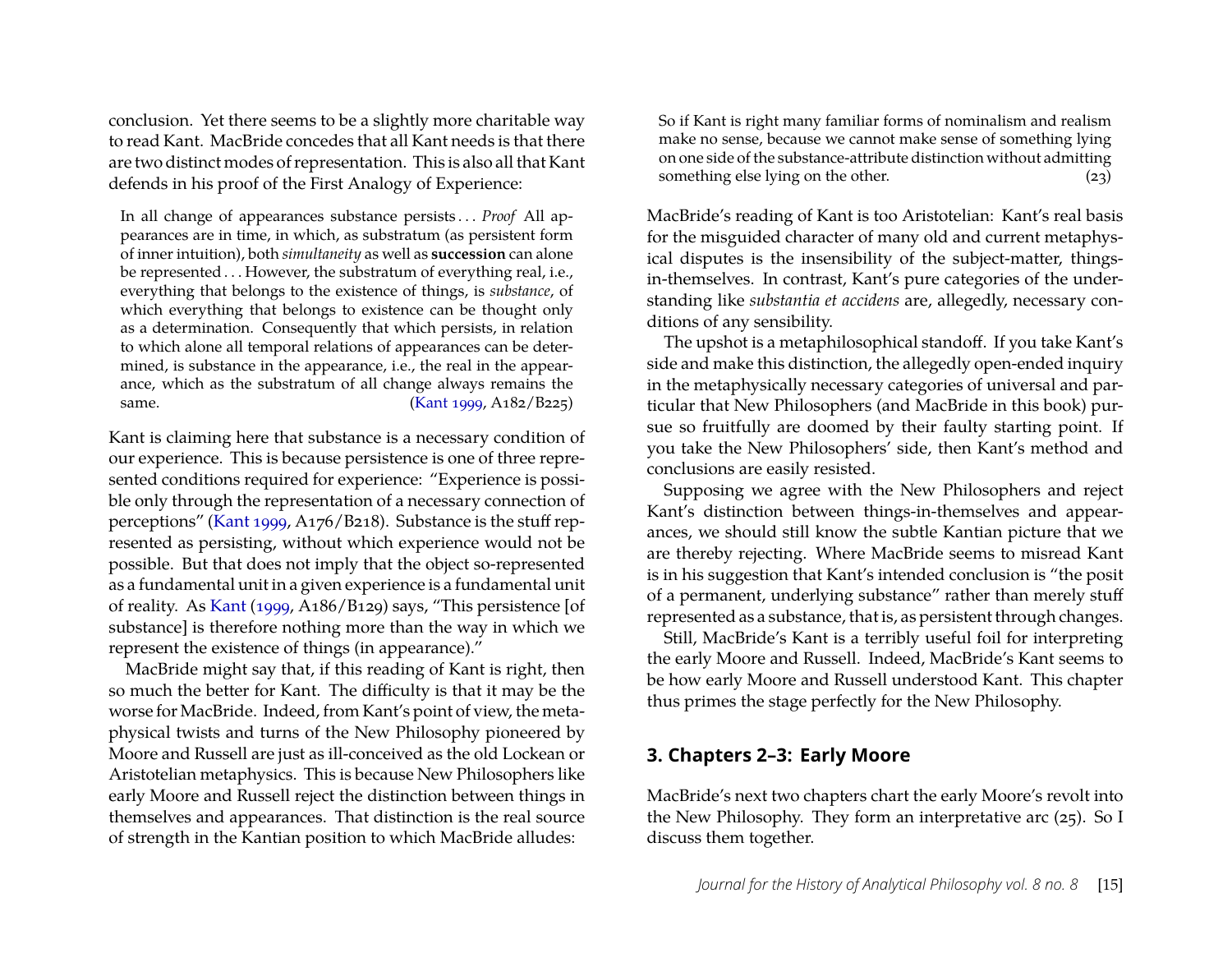Chapter 2 begins with Moore's 1898 dissertation, the conceptual or textual source for some of his widely influential pieces, including his 1899 "The Nature of Judgment", his 1903 "Refutation of Idealism", and his 1903 "Kant's Idealism" (25–26). Moore criticizes Kant's Copernican Revolution on two grounds: first, that we have no access to things-in-themselves in Kant's view, so his philosophy makes it impossible for us to ever determine that they conform to the pure categories of the understanding; second, because the pure categories of the understanding are features of our cognitive architecture, there is no basis for claiming that they are necessary conditions of experience.

MacBride rightly notes (27–28) how bold Moore's position was, given the times, when it appeared publicly in his 1903 "Refutation": Moore's position precludes the very question, "how do we know things outside of us?" This is not an open question for Moore: we do know them because in every cognitive act they are *presented* rather than represented. The act-object analysis of experience is at the heart of this dialectical move against Idealism.

One crucial thesis Moore defends is the mind-independence of propositions:

In the preceding investigation the word 'proposition' was used as an ultimate term. This word, it may be admitted, does naturally imply a mental formulation, if not an actual expression in words. Both these implications were meant to be entirely excluded, and the word was nevertheless used, because there seems no better term to express the meaning intended . . . Our object will be now to show that, whatever name be given to it, that which we call a proposition is something independent of consciousness, and something of fundamental importance for philosophy. [\(Moore 1898,](#page-19-1) 161–62)

As this passage shows, a metaphysics of propositions-as-entities was not necessary to the New Philosophy. The crucial point was that we have access to mind-independent reality; the proposition was that point of contact with reality in Moore's early philosophy (29–30). This basic point from the 1898 dissertation, and much textual material, was extracted and published as "The Nature of Judgment", as Baldwin and Preti's excellent editorial introduction indicates [\(Baldwin and Preti 2011,](#page-18-3) §VIII.2). The New Philosophy is independent of a metaphysics of propositions-asentities, as MacBride rightly notes.

In fact, propositions are not created by mental acts for Moore in 1898–1899. Propositions, true or false, are worldly entities composed entirely of concepts [\(Moore 1899,](#page-19-2) 180). On this ontological picture, concepts came in (non-propositional) simple varieties and in (propositional and non-propositional) complex varieties (30–32). A propositional complex of propositions has "a specific relation" between its constituent concepts, one that is indefinable [\(Moore 1899,](#page-19-2) 180).

These mind-independent propositions are also objectively true or objectively false, but MacBride argues that this point against the Idealists is just a corollary of the real ambition of Moore's ontological posit (33–35). Moore wanted to account for propositions being tied to our *intelligible* experience of the world. It has been held that perception is of, or caused by, non-propositional (or non-complex) stuff, and then we judge something to be the case on that basis. Some philosophers believe this picture deeply problematic because it puts what is not truth-apt, perceptual experience, at the epistemological basis of whatever is truth-apt, like judgments or beliefs. For example, McDowell wrote in *Mind and World*:

when we enjoy experience conceptual capacities are drawn on *in* receptivity, not exercised *on* some supposedly prior deliverances of receptivity . . . It sounds off key in this connection to speak of *exercising* conceptual capacities at all. That would suit an activity, whereas experience is passive. [\(McDowell 1996,](#page-18-4) Lec. I, §5)

The result, it is argued, is a gap between truth-inapt experience and truth-apt propositions.

MacBride argues in an insightful way that Moore was similarly concerned with ensuring that what we experience is truth-apt,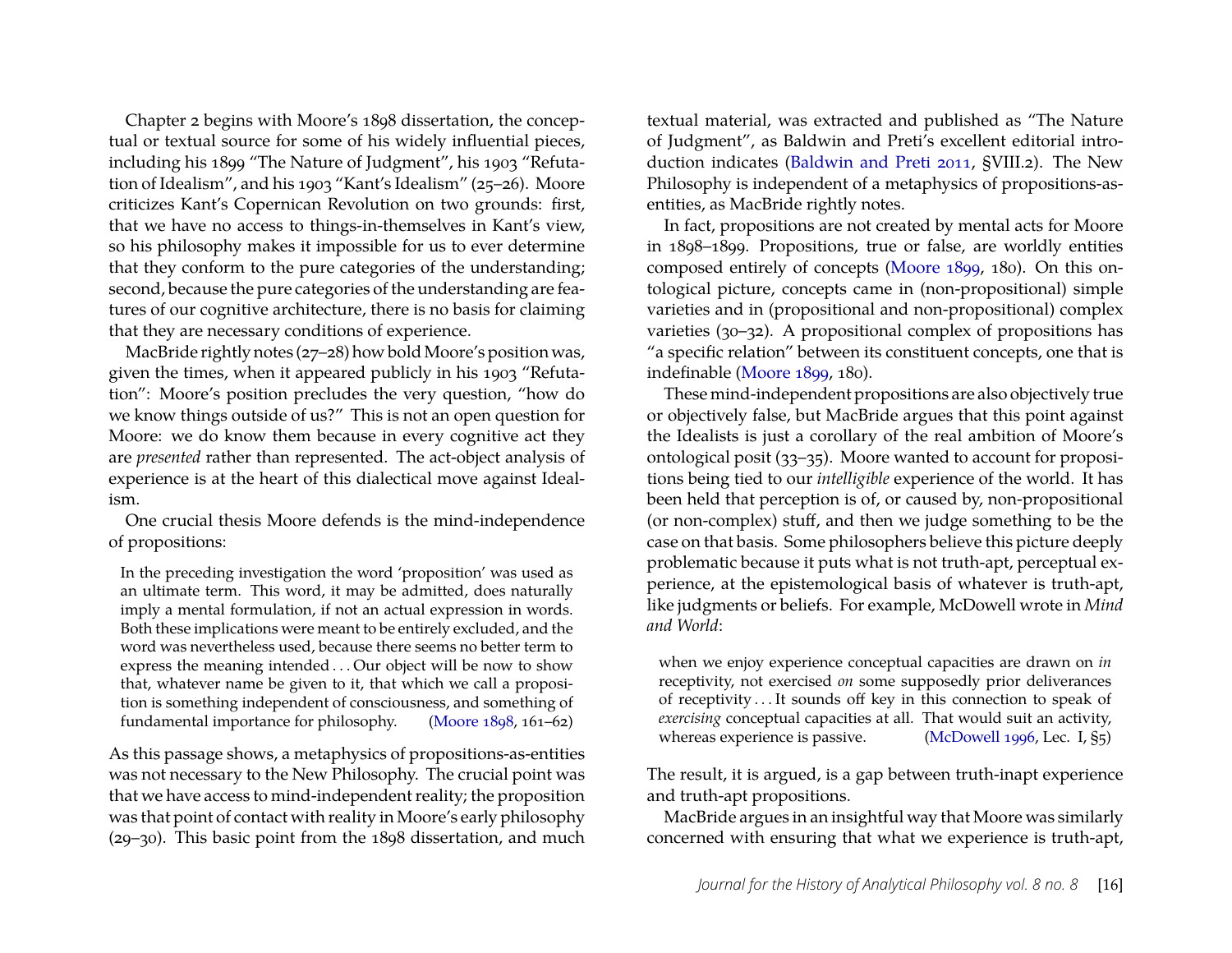such that our chain of inferences and perceptions is truth-apt stuff all the way down. This explains Moore's peculiar suggestion that "an existent is seen to be nothing but a concept or complex of concepts standing in a unique relation ot the concept of existence" [\(Moore 1899,](#page-19-2) 183). Moore writes also, "All that exists is thus composed of concepts necessarily related to one another in specific manners, and likewise to the concept of existence" [\(Moore 1899,](#page-19-2) 181). Note that Moore's view is that some but not all propositions are in the spatiotemporal world around us rather than abstract entities such that existential propositions could be experienced [\(Moore 1899,](#page-19-2) 190–91). This view may seem quite strange to us. They are definitely unnecessary if Moore's only concern is to underwrite ontologically the methodology of the New Philosophy. Most posits of objective entities such that we have access to would serve that anti-Idealist purpose.

On MacBride's reconstruction, Moore holds that your existing is just the concepts of you, of existence, of space, and of time all suitably related. This makes some sense if everything is concepts or complexes of them. But MacBride rightly points to Moore's remarks about making what is given in experience intelligible to the understanding:

It now appears that perception is to be regarded philosophically as the cognition of an existential proposition; and it is thus apparent how it can furnish a basis for inference, which uniformly exhibits the connexion between propositions. Conversely light is thrown on the nature of inference. For, whereas it could not be maintained that the conclusion was only connected with the premisses in my thoughts, and that an inference was nothing, if no- body was making it, great difficulty was felt as to the kind of objectivity that belonged to the terms and their relation, since existence was taken as the type of objectivity. This difficulty is removed, when it is acknowledged that the re- lation of premisses to conclusion is an objective relation, in the same sense as the relation of existence to what exists is objective. It is no longer necessary to hold that logical connexions must, in some obscure sense, exist, since to exist is merely to stand in a certain logical connexion. [\(Moore 1899,](#page-19-2) 183) To use McDowell's phrase, Moore can explain our "experiential uptake" readily because what perceptual experience delivers to the understanding is existential propositions. Moore can also explain the objectivity of inferential relations since these exist among existential propositions apart from our cognition of them.

MacBride then explains how change is possible on Moore's view given that concepts and propositions are immutable (35– 37). MacBride also notes that Moore's view implies *primitivism* about truth, the view that truth cannot be defined (37–39).

For MacBride's project, the most interesting feature of Moore's early view is that it is a species of categorical monism. Moore's view has only one ontological category: concepts are the only kind of posit, since Moore holds that propositions are complexes of concepts. Moore's all-is-concepts view is an ontological pluralism because there are many things, even though there is only one kind of thing (43).

Chapter 3 continues this treatment of early Moore's conceptonly view by discussing his arguments against the universalparticular (substance-attribute) distinction. Some commentators have argued that Moore retained a categorical dualism while arguing that there were no substances at all. For example, Hochberg writes:

Thus we have [on Moore's view] four possible kinds of entities: existent particulars, existent universals, non-existent particulars, non-existent universals. But in *Principia*, only three of these possibilities are realized. There are no existent universals . . . Moore's view [is] that an (existent) composite particular contains its natural properties rather than exemplifying them. [\(Hochberg 1962,](#page-18-5) 373)

MacBride argues that this is mistaken: Moore only has one ontological category, that of concepts. Scholars have been misled by their attempt to understand Moore in terms of the universalparticular distinction familiar to them. MacBride argues (45–47) that this gets Moore wrong: Moore is rejecting the very categorical dualism, not positing concepts and understanding them within that distinction. A key reason for this is that Moore in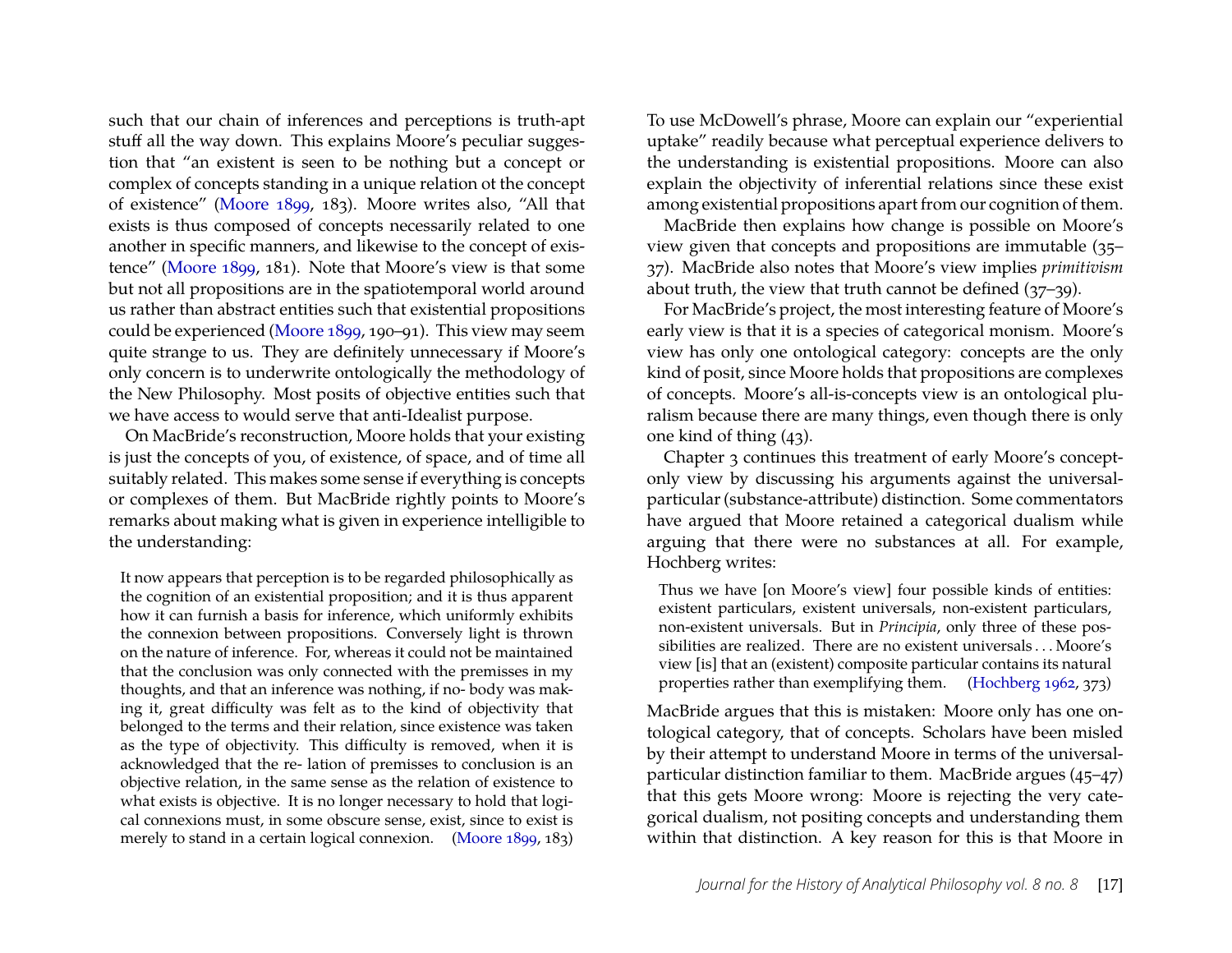1898–1899 still accepted Kant's claim that substance and attribute are "coeval—we must speak of them in the same breath or not at all" (48). MacBride points here to Moore's remark, "But in any proposition of this simple categorical form the notion of substance and attribute is already involved" [\(Moore 1899,](#page-19-2) 185). Notice the singular "notion"—this strongly suggests that Moore, like Kant, saw substance and attribute as two sides of the same categorical coin, as MacBride argues.

MacBride's interpretation implies that Moore rejected the view that existential propositions are categorical in form: they rather involve a relation between various concepts, one being the concept of existence (49–50). The text supports MacBride's reading:

take the existential proposition "Red exists," . . . It is maintained that, when I say this, my meaning is that the concept "red" and the concept "existence" stand in a specific relation both to one another and to the concept of time. I mean that "Red exists now," and thereby imply a distinction from its past and future existence. And this connexion of red and existence with the moment of time I mean by "now," would seem to be as necessary as any other connexion whatever. [\(Moore 1899,](#page-19-2) 189–90)

Given that we also perceive propositions, this elimination of the universal-particular category clears Kantian categories from Moore's way. And this has the corollary that we can make objective judgments about the world, but we do so without, as MacBride does and Moore would put it, imposing categories: "Existential propositions (in Moore's sense) are thus objects of judgments of perception (in Kant's sense)" (51).

The remainder of Chapter 3 is devoted to motivating us into seriously entertaining this reading as a view, despite our vision being theory-laden through categorical dualism, and to arguing that Moore is best understood in dialectic with Kant despite the importance of Bradley, Brentano, and Stout (55–62). Overall, MacBride's reconstruction is well-supported by Moore's 1898 and 1899 works. The scholarly discussion around Moore and the history of early analytic philosophy may well shift momentously

thanks to MacBride's insightful, careful job on these texts and his Kantian contextualization of them.

#### **4. Chapter 4: Early Russell**

MacBride's next chapter treats the early Russell, focusing on his underutilized 1898 manuscript *An Analysis of Mathematical Reasoning* and on his 1900 *The Philosophy of Leibniz*. This is a good place to pause and recall that the argumentative arc of MacBride's book is that categorical monism, dualism, and then pluralism were successively adopted as the analytic philosophy aged from the 1890s to the 1920s (3). Given Moore's one-category ontology, the first claim in the triad is true, and doubly-so given that MacBride's Chapter 4 argues that early Russell moved from categorical dualism to categorical monism (63). Interestingly, Russell initially pushed Moore to reintroduce categorical dualism.

Why did Russell do this? In the 1 December 1898 letter in question, he wrote:

I have read your dissertation—it appears to me to be on the level of the best philosophy I know. When I see you, I should like to discuss some difficulties in working out your theory of Logic. I believe that propositions are distinguished from mere concepts, not by their mere complexity only, but by always containing one specific concept, i.e., the copula "*is*". That is, there must be, between the concepts of a proposition, one special type of relation, not merely some relation. "The wise man" is not a proposition, as Leibnitz [*sic*] says. Moreover, you need a distinction of subject and predicate: in all existential propositions, e.g., existence is predicate, not subject. "Existence is a concept", is not existential. You will have to say that "*is*" denotes an unsymmetrical relation. This will allow concepts which only *have* predicates and never *are* predicates—i.e., things—and will make everything except the foundations perfectly orthodox. [\(Russell 1992,](#page-19-3) #80, 186)

The overarching point is that Russell raises worries about whether Moore's ontology is complex enough to account for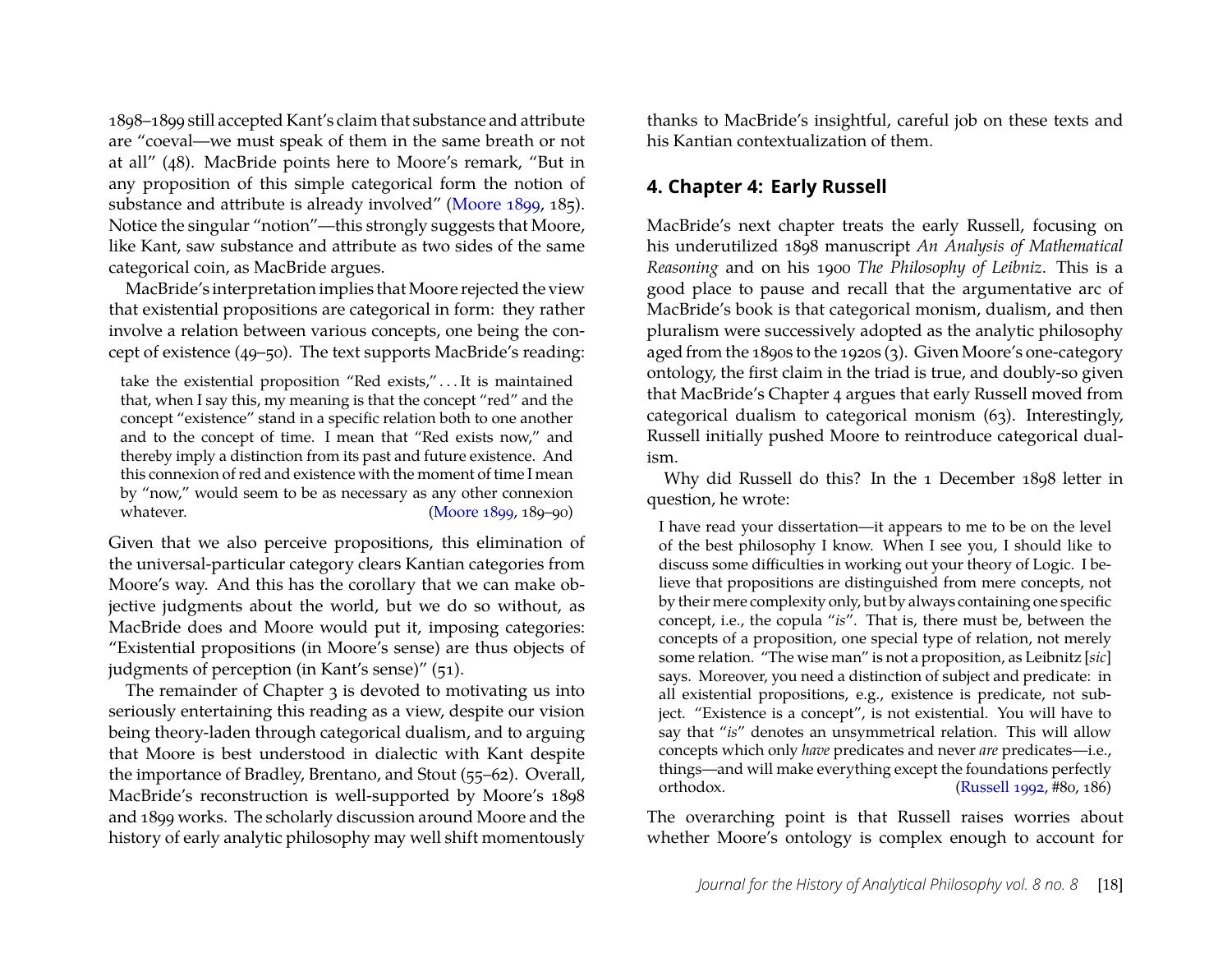propositional structure. Neither the concept *the wise man* nor the list of concepts *human*, *exists*, *now* is a proposition. Russell argues the copula indicating subject and predicate must be matched by the relational structure of propositions.

This does not necessarily imply categorical dualism in the ontological sense, but only in a logical sense. That is, while Moore is focused on metaphysical categories, Russell's underlying point is that Moore's *ontological* categorical monism runs aground against the *logical* categorical dualism of subject and predicate. Regardless of whether there are things or substances, or concepts that only occur in subject-position, some subjectpredicate structure is required in Russell's view. Some concepts might never be predicated of others ever, or perhaps all concepts could occur in subject or in predicate position in a proposition.

Logical categorical dualism should be distinguished from ontological categorical dualism because various views as to the relation between them are possible. On some methodologies, as in formal ontology, the connection between logical and ontological categories is quite close [\(Cocchiarella 2007,](#page-18-6) 3). Russell seems to have held as much at least from the 1899 "Analysis of Mathematical Reasoning" through his 1948 *Human Knowledge*: Russell repeatedly argues on the assumption that there is a close connection between accepting the ontological categorical dualism of universal and particular, on the one hand, and the question of whether the logical categorical dualism of subject and predicate is eliminable on the other.[1](#page-8-0)

This early letter is a case in point: Russell seems to be telling Moore that ontological categorical dualism is inescapable if logical categorical dualism is ineliminable. This is quite natural if Russell views logical categorical dualism and ontological categorical dualism as intimately related, which is not to say that one can be read off the other.

This distinction between logical categories and ontological ones supports MacBride's narrative. As the index shows, MacBride mentions incomplete symbols and their ontological importance many times (258). Why, though? Why should the symbols we use for stuff have any bearing on ontology? The answer is that all the figures that MacBride discusses attend to logical form. Hence MacBride is absolutely right to note Moore's sensitivity to logical form in doing ontology. Distinguishing between logical and ontological categories enables us to understand these philosopher's view of the relationship between them. This is a separate project that would complement the one that MacBride undertakes here.

MacBride then discusses Russell's analysis of mathematical claims into their logical forms (67). Russell held that Kant's taxonomy was wrong, although he stuck to Kant's subject-predicate distinction (68–70). While writing his 1900 book on Leibniz, Russell became discontented with two categories of entity (73– 76). Russell's Leibniz held that all propositions have subjectpredicate form corresponding to the ontological dualism of substance and attribute. Some relational propositions are counterexamples because they lack subject-predicate form. So there is a third category of relations. His view "cuts across" the usual universal-particular distinction (69–70).

In his 1900 Leibniz book, Russell rejects substances and attributes (76–82). Because a subject can be understood as a series of states, we can eliminate unknowable substances altogether; this also eliminates attributes conceived of as inhering in substances. Although MacBride uses the locution "the notion of a logical subject *x*" in this connection, MacBride is not claiming that Russell is rejecting the logical categorical dualism of subject and predicate. MacBride is only claiming that Russell's argument is that no logical subject-term *x* could be meaningful if it picked out an attribute-less object like a substance.

MacBride closes the chapter with a discussion of Russell's 1899 "The Classification of Relations" lecture to the Cambridge Moral

<span id="page-8-0"></span><sup>1</sup>See, for example, [Russell](#page-19-4) [\(1912,](#page-19-4) 170), [Russell](#page-19-5) [\(1918a,](#page-19-5) 177–78, 182–83), [Rus](#page-19-6)[sell](#page-19-6) [\(1940,](#page-19-6) 129–30), and [Russell](#page-19-7) [\(1948/1967,](#page-19-7) 310–12, 320–21).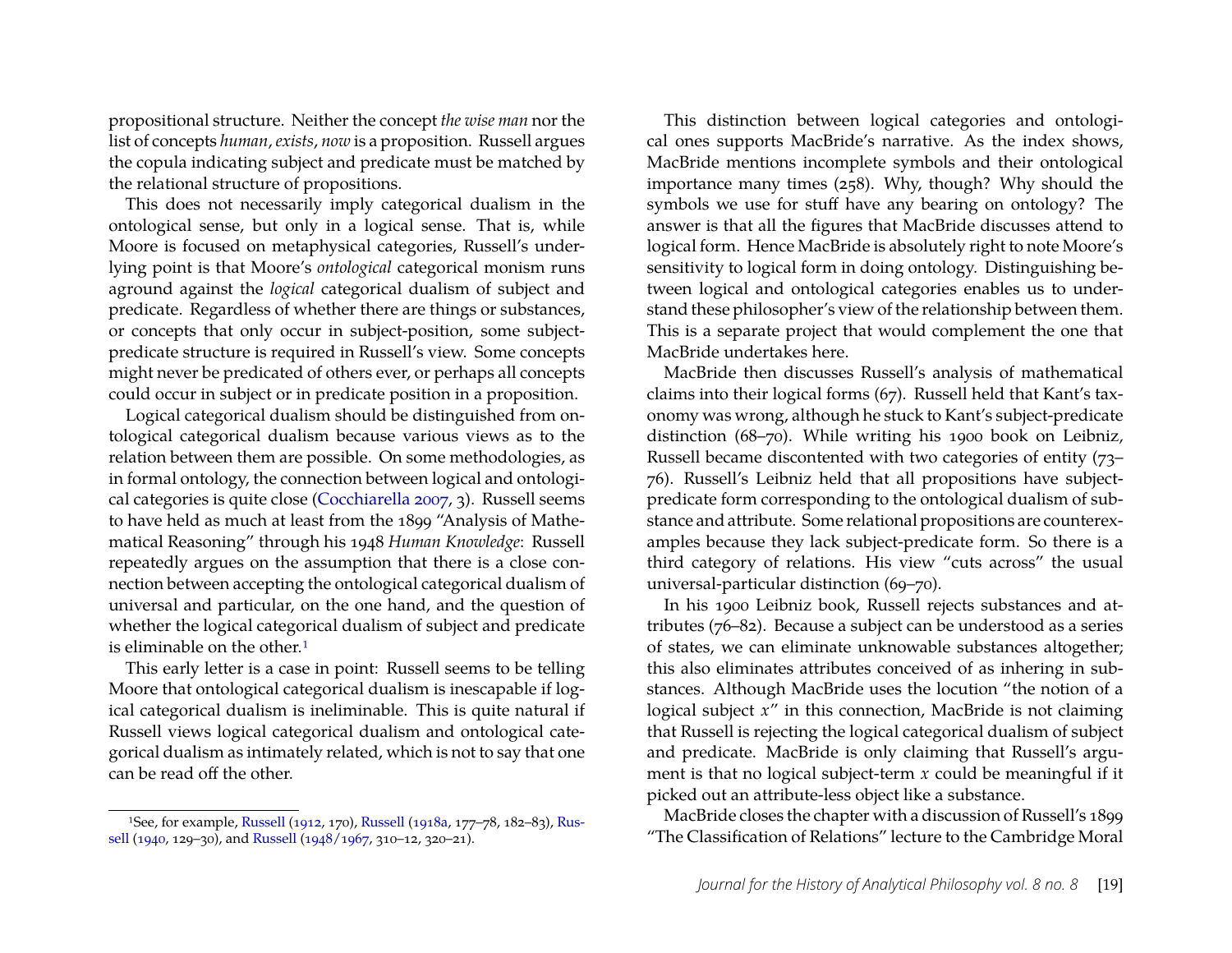Sciences Club (82–86). MacBride argues against the Meinongian misreading of Russell, unhelpfully propagated by Quine, that Russell naïvely trusted language to straightforwardly indicate propositional constituents prior to discovering that descriptive phrases are incomplete symbols. On the contrary, Russell is happy to define away quality-subject claims like "this is red" using relation-subject ones like "red is predicable of the chair" and explicitly warns against the potentially distorting influence linguistic form. Importantly, Russell argues against metaphysical categorical dualism in this paper without thereby rejecting the logical categorical dualism of subject and predicate. He argues that concepts are picked out by both subject and predicate terms, embracing a Moorean concepts-only view: "Thus, on the whole, there would seem to be only one kind of diversity, which may be described as material diversity of concepts" [\(Russell 1899/1990,](#page-19-8) 85). Thus, Russell briefly embraces categorical monism. Russell also argues against the identity of indiscernibles (70–71). Perhaps ironically, these Kantian arguments were important factors in leading Moore to embrace categorical dualism.

#### **5. Chapter 5: The Universal-Particular Distinction**

Chapter 5 discusses Moore's [1901](#page-19-9) paper "Identity" wherein Moore endorses categorical dualism (90). MacBride's main claim in this chapter is that Moore moved towards categorical dualism because he believed that the logical form of ordinary judgments could not be accommodated by categorical monism (92). This claim is underwritten by his reconstruction of Moore's arguments in "Identity", which is as follows.

Moore first argues that identity is not reducible to indiscernibility: he asks whether, on his all-is-concepts ontology, indiscernible concepts might nevertheless have what MacBride calls "extra-conceptual difference", or, as Moore puts it, "numerical difference" (93–94). On the all-is-concepts ontology, if difference consists in some concept holding of one concept and not another,

then indiscernible concepts are identical. Reflecting on Russell's Leibniz book manuscript, Moore realized that the ordinary judgment that *a* and *b* are indiscernible does not have the same logical form as the ordinary judgment that *a* is identical to *b* because they seemingly are not contradictory claims: this led Moore to reject the identity of indiscernibles, thereby demanding tropes (not particulars) to be difference-makers between two entities who fall under the same concepts (universals) (95–96). Moore's ontology now embraces tropes (instances of universals) and universals, and so accepts categorical dualism. MacBride stresses that Moore's posits show that the universal-particular distinction by itself does not impose upon us an ontology of universals and particulars in any specific sense (96–97). For instance, one could embrace *ante rem* universals and bare particulars, or *in rebus* universals and thick particulars, and so on. The ontological roles carved out by the universal-particular distinction can be matched with various different posits to play those roles on each side of the distinction.

According to MacBride, Moore accepts as a constraint on his philosophical view "that it be capable of modelling ordinary judgments about things, that is, categorical judgments that exhibit subject-predicate form" (99). This constraint led him to abandon his categorical monism. Moore could not defend his all-is-concepts ontology without rejecting ordinary judgments, which he was not willing to do.

MacBride's reconstruction goes like this. Moore considers two entities, *a* and *b*. Assume that difference is discernibility. Then for some concept *C*, *a* has *C* and *b* does not. Without loss of generality, suppose *a* and *b* both have any other concepts that one of them has. Then the entities *a* and *b* are really just the concepts they both have,  $C_1, \ldots, C_n$ , plus *C* in *a*'s case only. On the all-is-concepts view, the categorical judgment *a* is different from *b* has the form  $(C, C_1, \ldots, C_n)$  is different from  $(C_1, \ldots, C_n)$ . But this is not a categorical judgment at all: we are now saying of a group of concepts that one is different from another, which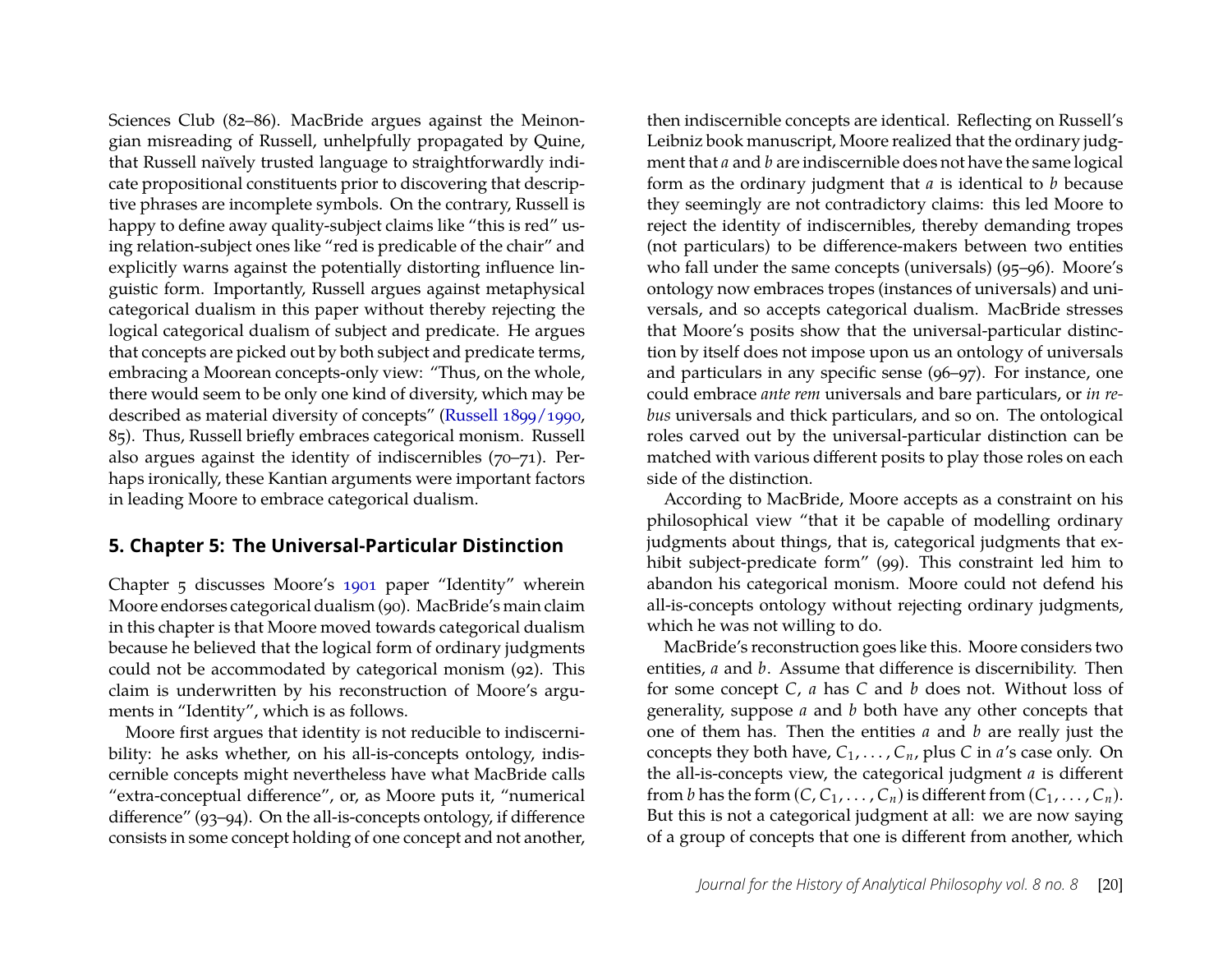is a claim groups of entities and not *a* and *b*. But we cannot identify *a* or *b* with any single concept in these bundles, nor with any group of them. So we are struck abandoning the ordinary categorical judgment or with accepting difference even between indiscernible concepts.

MacBride's reconstruction explains why Moore does not leverage difference of times and place in defending categorical monism. It seems *prima facie* plausible to say that *a* and *b* could differ even despite being composed of the same concepts because *a* may be at one time or place, and *b* at another. However, existential propositions do not have subject-predicate form. So propositions involving spatial and temporal concepts cannot be leveraged to explain why indiscernible concepts *a* and *b* may differ. This reading also explains the singular "*it*" that Moore italicizes, and his explicit concern that the entities *a* and *b* with which we began turn out to be three [\(Moore 1901,](#page-19-9) 108). It also makes Moore diachronically consistent since this very argument is raised in his 1910–1911 lectures: the all-is-concepts view is rejected because it contradicts the datum that "Everybody commonly talks as if there were other particulars besides times and places; and even those who hold this theory do so" [\(Moore 1953,](#page-19-10) 343).

MacBride's reading of Moore's argument for it is consonant with the value he long placed on ordinary judgments. It is plau-sible and supported by a close reading of the text.<sup>[2](#page-10-0)</sup>

#### **6. Chapters 6: Moore and Whitehead**

Chapter 6 focuses on Moore's andWhitehead's separate critiques of categorical dualism.

MacBride begins (107–108) with Moore's difficulties over characterizing of universals in his 1910–1911 Morley College lectures, later published as *Some Main Problems of Philosophy*. Moore accepted categorical dualism by this time, so indicating that Moore was troubled with this position is MacBride's first step.

In these lectures, Moore embraces an ontology of facts and propositions plus a taxonomy of various kinds of universal (110– 11). In response to Bradley's regress, Moore had accepted that a relation's relating of its terms is a primitive notion not needing an explanation in terms of some other relation's obtaining: thus, the analysis of a fact like *R*(*a*, *b*) only reveals the constituents *R*, *a*, and *b*, and not some fourth relation *I* binding them together (112–13). Having accepted this view, Moore then becomes more than perplexed as to the distinction between *R* relating *a* to *b* and *a* having the property of being related by *R* to *b*. Moore thinks that *R* and *Rb* are different relations (113–14). Thus, there are now three ontological categories: particulars like *a* and *b*, relations like *R*, and relational properties like *Rb* (115).

Moore's argument would surely not be compelling to any reader of *Principia*. As ❋30 shows, we can define "the term *x* having such and such relation to *y*" as

 $\ast 30^{\circ}01$ .  $R'y =_{\text{Df}} (ix)(xRy)$ ,

where the *definiens* is eliminable using *Principia*'s definitions for relations in extension and definite descriptions. Indeed, *Principia* even proves that if there exists some term having the relation *R* to *y*, then the term *a* has the relation *R* to *y* if and only if *aRb*:

❋30·4**.** <sup>⊢</sup> <sup>E</sup>!*R***'***<sup>y</sup>* <sup>⊃</sup> *<sup>a</sup> <sup>R</sup>***'***<sup>y</sup>* <sup>≡</sup> *aRy*.

Thus, Moore's perplexing relational property can be eliminated entirely: it can be analyzed away in terms of relations like *R* since

<span id="page-10-0"></span><sup>2</sup>Chapter 5 raises the following possibility for a categorical monist accepting the all-is-concepts view: suppose we had two indiscernible entities, *a* and *b*, having identical concepts  $\langle C_i \rangle$ . Might we explain their difference by appealing to different spatial or temporal locations? That is, *a* and *b* are different would be understood as  $\langle C_i \rangle$  at  $\tilde{t}$  and  $l$  is different from  $\langle C_i \rangle$  at  $t'$  and  $l'$ . This sort of view has in fact been briefly defended with respect to sense-data [\(Forrest 2005,](#page-18-7) 629–30). For discussion, see [Elkind](#page-18-8)  $(2017, \text{S2})$  $(2017, \text{S2})$ .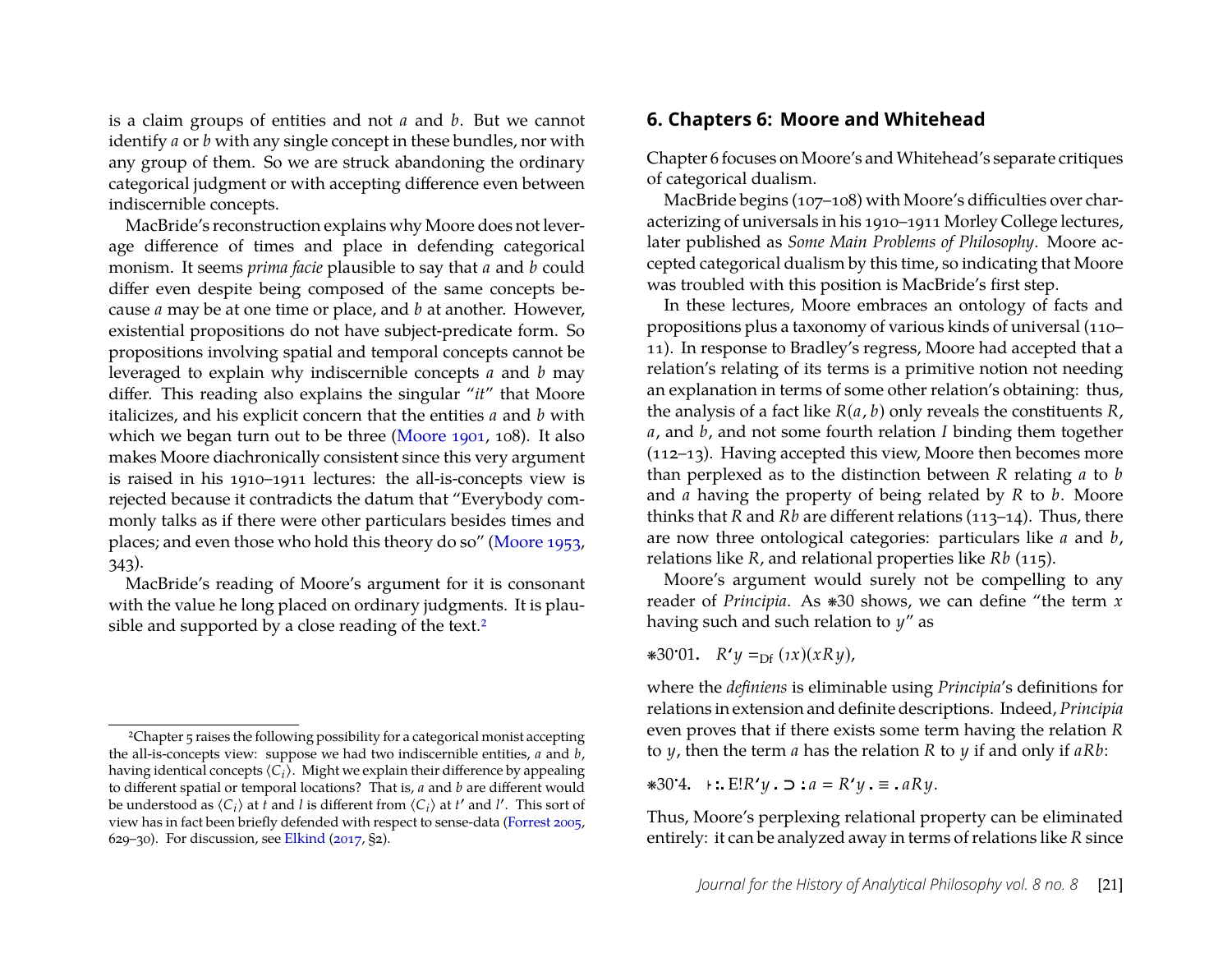we always have *aRy* given *R***'***y*.[3](#page-11-0)

Naturally, Whitehead was familiar with ❋30. He argued against categorical dualism on more compelling grounds. MacBride rightly draws our attention to the fact that when Russell wrote "On the Relations of Universals and Particulars", he was in dialogue with Whitehead; Ramsey also cites Whitehead as confirming his view (115–17).

Whitehead's argument against the categorical dualism seems to have been a nuanced naïve realism regarding everyday objects and posits of scientific investigations: he wants parity between the contents of sensory experience and the entities we do not, and perhaps cannot, experience (118–20). As compared with Kant, Whitehead's starting point is quite different: he holds that there is no "Bifurcation of Nature" into mental or physical stuff. Everything is part of nature:

For natural philosophy everything perceived is in nature. We may not pick and choose. For us the red glow of the sunset should be as much part of nature as are the molecules and electric waves by which men of science would explain the phenomenon.

[\(Whitehead 1920,](#page-19-11) 29)

the first principle [is this:] We must avoid vicious bifurcation. Nature is nothing else than the deliverance of sense-awareness. Our sole task is to exhibit in one system the characters and inter-relations of all that is observed. [\(Whitehead 1920,](#page-19-11) 185)

The upshot of this first principle is that only the coherence of scientific knowledge is problematic. As [Whitehead](#page-19-11) [\(1920,](#page-19-11) 29) puts it, "What we ask from the philosophy of science is some account of the coherence of things perceptively known."

Whitehead's starting point of avoiding bifurcation also requires categorical monism. Whitehead embraces an ontology of events. Events are not analyzable into particulars and universals but are the fundamental entity in Whitehead's ontology: everything is an event, or an complex of them. But one could try to interpret Whitehead as a categorical dualist such that his events, rather like facts, have constituents fitting into the universal-particular distinction. In the remainder of Chapter 5 (121–28), MacBride convincingly argues against this reading, noting how Whitehead consistently rejects any bifurcation whatever. The most interesting part of this section was the discussion of Whitehead's Russell-like rejection of predication as a harmful holdover from Aristotelian logic:

Aristotle asked the fundamental question, What do we mean by 'substance'? Here the reaction between his philosophy and his logic worked very unfortunately. In his logic, the fundamental type of affirmative proposition is the attribution of a predicate to a subject. Accordingly, amid the many current uses of the term 'substance' which he analyses, he emphasizes its meaning as 'the ultimate substratum which is no longer predicated of anything else.'... Personally, I think that predication is a muddled notion confusing many different relations under a convenient common<br>form of speech. (Whitehead 1920, 18)  $(Whitehead 1920, 18)$  $(Whitehead 1920, 18)$ 

Whitehead's co-author doubtless agreed with Whitehead's take on the traditional logic [\(Russell 1968,](#page-19-13) 38). Yet Whitehead's attack on predication and on preserving the notion of a logical subject as Aristotelian baggage explains Russell's apologetic remark in the offending 1911 essay "On the Relation of Universals and Particulars", as MacBride notes (116).

Whitehead seemingly did not embrace categorical pluralism. But MacBride only claims that his skeptical take on predication and the universal-particular distinction invited philosophers like Ramsey to seriously consider ontological pluralism. MacBride is right.

<span id="page-11-0"></span><sup>&</sup>lt;sup>3</sup>A similarly eliminative analysis is available for multiple terms having the relation *R* to *y* and, conversely, for multiple terms to which *R* relates to *y*; see [Whitehead and Russell](#page-19-12) [\(1925/1957,](#page-19-12) ❋32)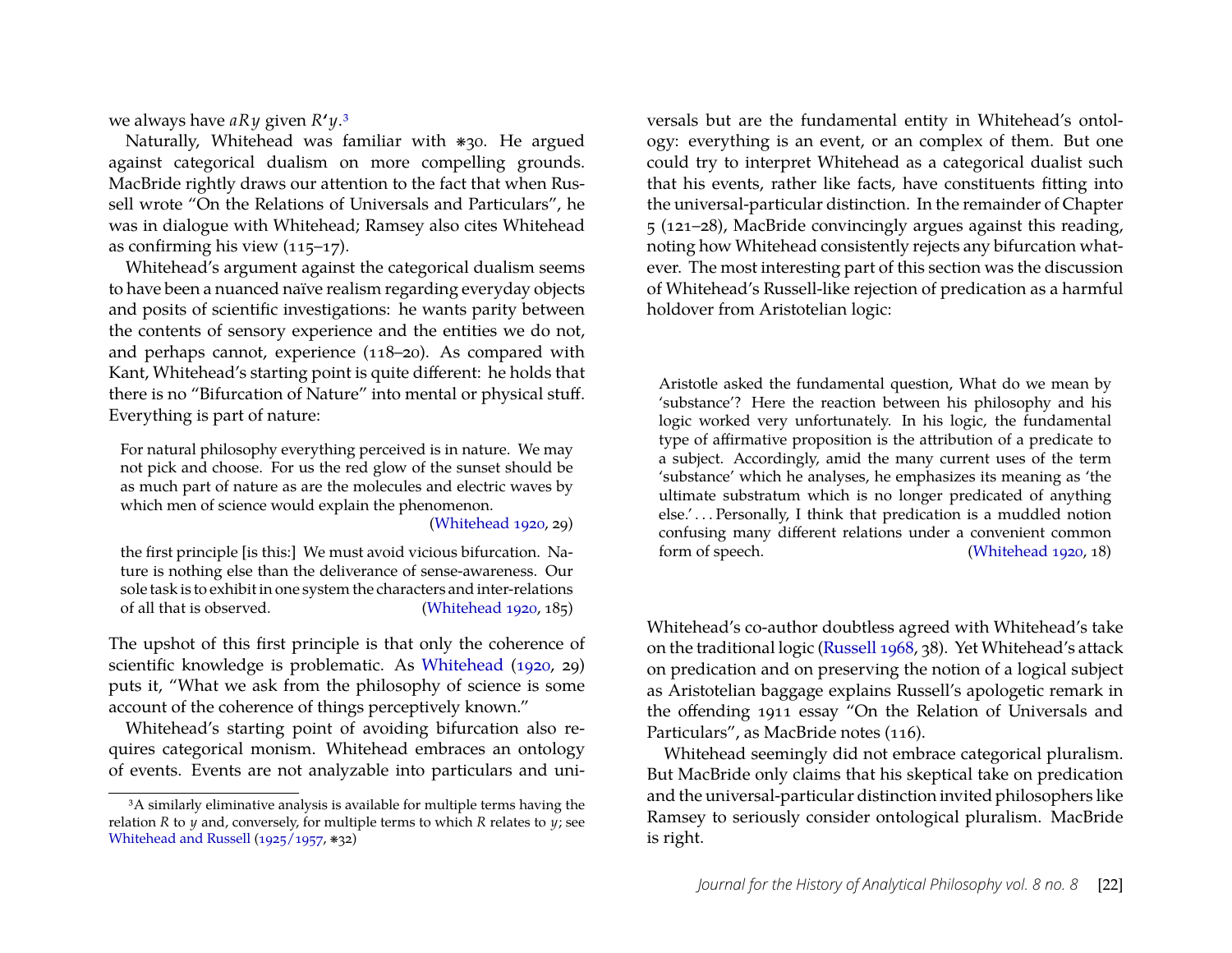#### <span id="page-12-0"></span>**7. Chapter 7: Stout**

Chapter 7 focuses on Stout's case against the universal-particular distinction and Moore's subtle criticisms of Stout's view, which was a species of categorical monism. Stout held that predicate expressions pick out "abstract particulars" or "particular characters":

The word "particular" bears for me precisely the same sense when applied to predicable characters and to the things they characterize. Concrete things are diverse from each other in a way which cannot be resolved into difference of kind. They are numerically distinct, independently of their similarity or dissimilarity. In just the same way I maintain that one quality or relation may be numerically diverse from another, though both are precisely of the same sort.

[\(Stout 1923,](#page-19-14) 114)

MacBride argues that, like early Moore, Stout rejected the universal-particular distinction after investigating the "conditions of possible experience" (130–31). In response to Bradley's regress argument against relations, Stout took the complex unity of a relating relation and its terms as primitive (132–33). Having done this, Stout held that this obviated the need for universals because particulars already stand united with their relating abstract particular without them (134–35). When we say, "Stout has a nose", Stout argues that this does not imply that he has a repeatable property *having a nose*, but understands such statements as elliptical for "Stout is a member of the class of things endowed with noses" [\(Stout 1923,](#page-19-14) 115). Stout calls this *distributive* unity:

To say that it is a certain sort of thing is more accurately expressed by using what is in ordinary language an equivalent expression and saying that it is a thing of a certain sort. This means that it is a constituent of a complex having a unique and ultimate form of unity, the *distributive* unity of a class or kind as opposed to all collective or synthetic forms of unity. [\(Stout 1915,](#page-19-15) 348)

As MacBride puts it, Stout is interpreting general terms, what

Stout calls "abstract nouns", as picking out particular characters (plural) rather than a universal (singular) (137).

Stout criticized the notion of a determinable attribute like color or shape:

Let us next consider what I should call a generic kind of quality, for example, shape in general. Here again it would seem that for Mr. Moore shape in general is not the name of a highly general class of qualities, but of a single quality numerically identical in round shapes and square shapes. I find this a frightfully difficult view to understand. If it is right, we ought to be able to discern in a square shape two qualities, squareness and shape. Speaking for myself, I can do nothing of the sort. The squareness is identical with the shape. There is not squareness and also—shape.

[\(Stout 1923,](#page-19-14) 117–18)

Stout instead analyzes claims like "this figure has a shape" into the claim, "this figure has some particular instance of some special sort of shape, *e.g.*, roundness or squareness" [\(Stout 1923,](#page-19-14) 118). Speaking for myself, I find Stout's position and argument difficult to understand. Given that he has already analyzed general terms into distributed unities of particulars, why not say that so-called determinable characters are distributed unities of larger collections of particulars? This avoids the problematic locution of "instances" and uses no more than Stout already posits. Also, one could maintain that we can identify determinable and determinate characters in one and the same experienced stuff. Russell has a helpful anecdote:

Some American students took me walking in the spring through a wood on the borders of their campus; it was filled with exquisite wild flowers, but not one of my guides knew the name of even one of them. [\(Russell 1930,](#page-19-16) 54)

To pick on myself: when I experience a tree, I confess that the difference between a birch and a beech evades me. I just experience the determinable character of being a tree. Now I can see that an evergreen is very different from deciduous trees that I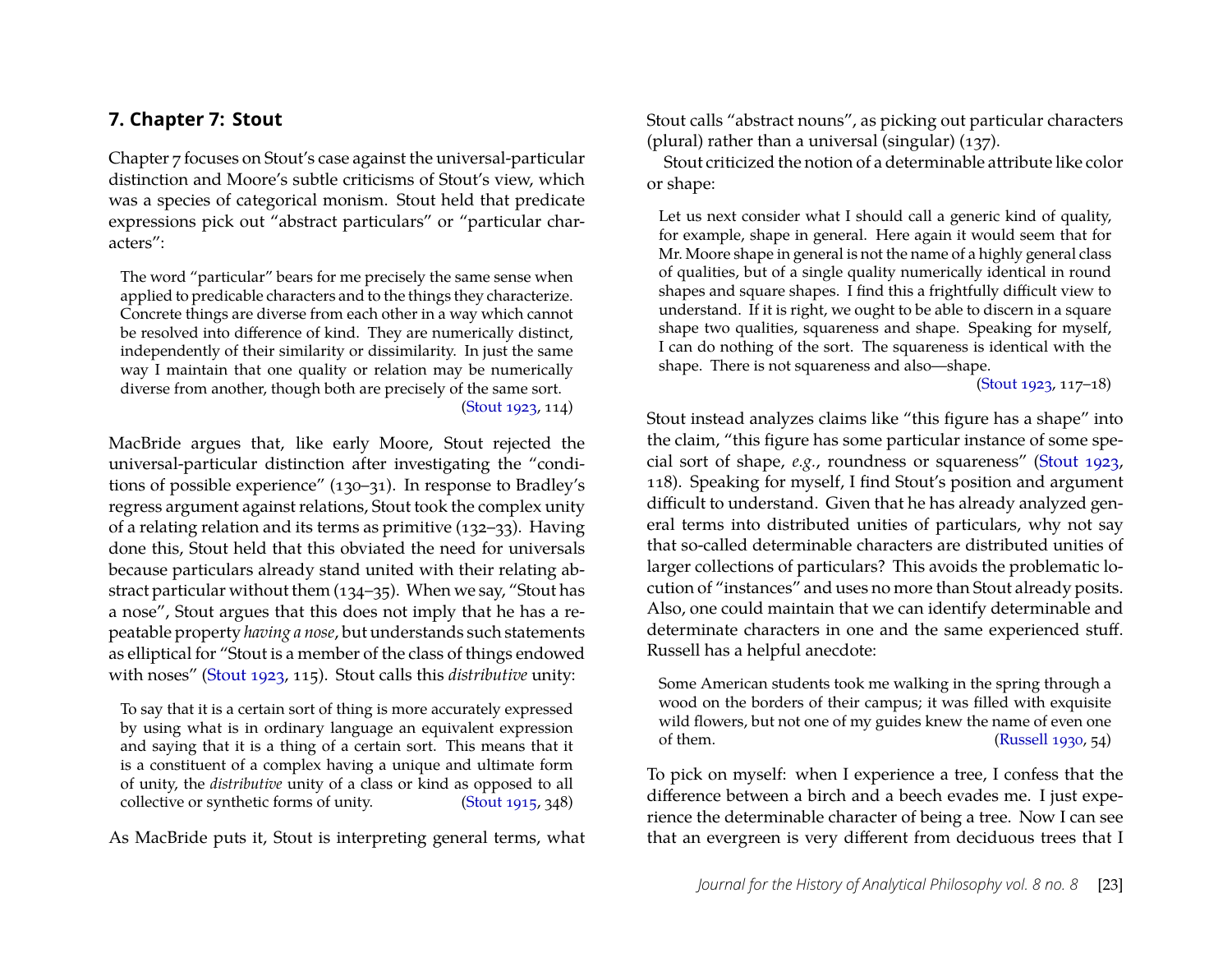have seen, but these are determinable characters. In this case, I do not experience any species-level determinate character of a tree, but I definitely experience its determinable character.

Stout could reply that what I really experience is a bundle of other determinate characters, like having leaves or needles, having a trunk, and so on. However, this assumes that we know which characters are determinable and which are determinate. That has its own serious difficulties, especially for Stout. His analysis of general terms into classes that could always (by Separation) be further refined into proper subclasses leads to the only determinate characters being my particular characters, so that all general terms pick out determinables.

This gives one part of Moore's argument against Stout. As MacBride reconstructs it (144–52), Moore holds these two claims are inconsistent:

(C) Every character characterizes one thing only.

(Pred) Whatever is predicable of something else is a character.

We gave an argument for  $(C)$  above. Stout's view is crucially committed to [\(Pred\).](#page-12-0) And our language necessarily involves predicating of multiple things. So Stout's view is contradictory.

Stout would reply that this is precisely his point. All general terms pick out distributed unities: there are just particular characters. Stout then has to offer an alternative semantics for claims like "Clifford is a dog" and "Spot is a dog" such that the predication of "is a dog" is different for each animal. [Stout](#page-19-14) [\(1923,](#page-19-14) 118) attempts to do just this in responding to Moore.

This chapter also includes a discussion of Stout's criticisms of bare particulars (137–39). Stout argued that we cannot characterize a bare particular because such entities are necessarily devoid of properties. We can only characterize them through the complexes in which they occur, which is just to say that we cannot characterize them:

What then is the subject itself as distinguished from its attributes? It would seem that its whole being must consist in being that to which

its attributes belong. But how can the whole being of anything consist in being related to something else? [\(Stout 1915,](#page-19-15) 350)

Stout's criticism is subtle and anticipates some later discussions of bare particulars. One available reply is to insist that complexes or relational facts are fundamental. On that line, particulars are to be characterized in terms of their ontological roles and constituency in complexes: this would imply that no particulars are ever bare in fact even though particulars are bare-ly characterized, apart from their relating relations. Another response is to insist that we can become aware of bare particulars [\(Bergmann](#page-18-9) [1960,](#page-18-9) 609).

MacBride's job on Stout's criticisms of the universal-particular distinction and on Moore's critique of Stout's trope theory is thorough. This chapter also helpfully oreints the reader to Stout's philosophical bent by indicating how Stout's earlier work in psychology made him unsympathetic to universals and particulars  $(130).$ 

#### **8. Chapter 8: Russell's Theory of Judgment**

Chapter 8 aims to "explain how Russell's conception of the universal-particular distinction evolved under pressure from both his thinking about the nature of judgment and the nature of relations" (153). MacBride says his reading focuses on metaphysical concerns rather than logical ones:

I advance an interpretation that identifies metaphysical concerns as the primary drivers of Russell's development—centrally concerns about the unity of complexes and the direction of relations . . . Other interpretations logical-mathematical concerns as the active forces in Russell's development. (153)

Logic and ontology are coeval for Russell. MacBride does not deny this, but, as I read him, only means to stress his reconstruction around ontological issues in connection with relations and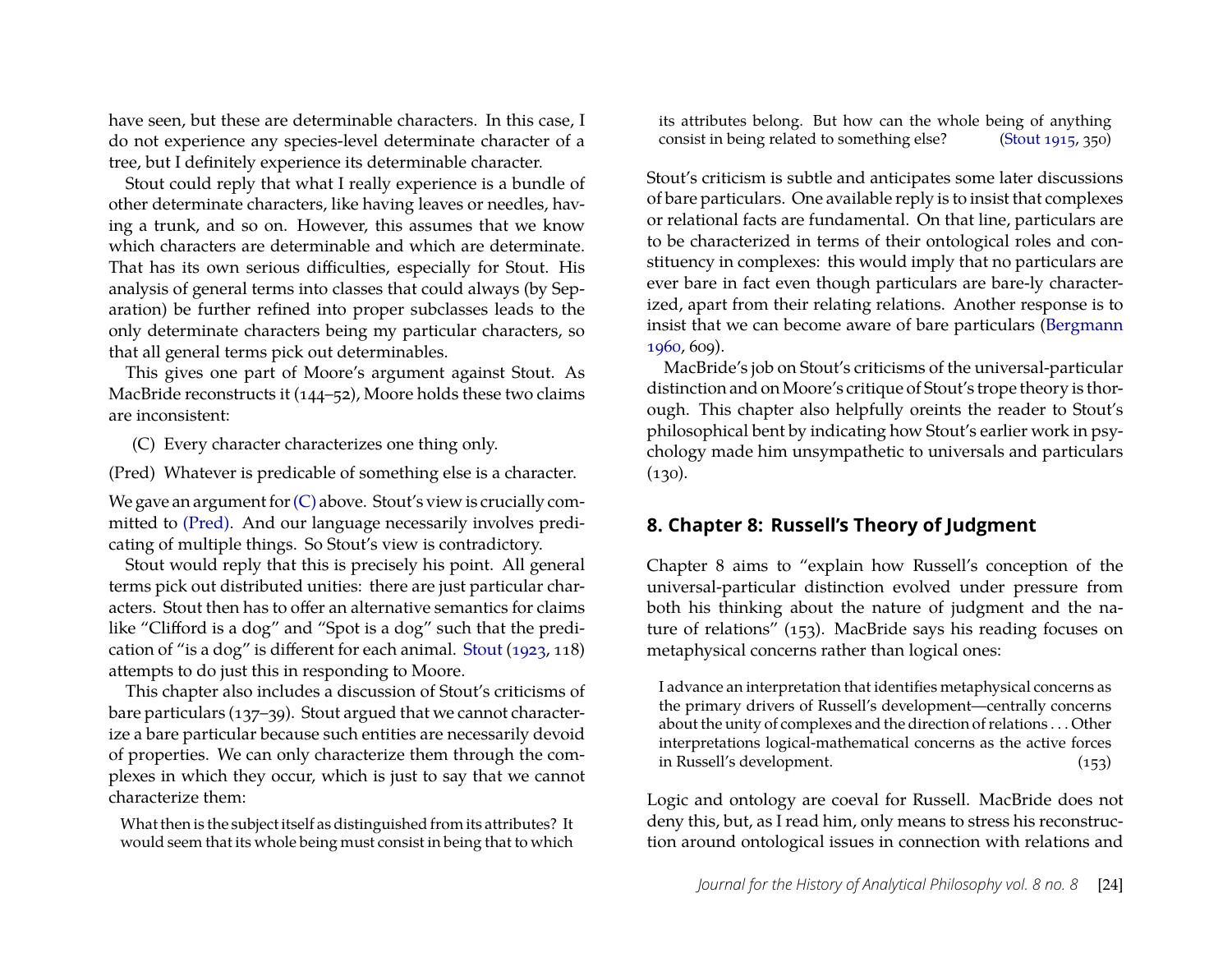judgment are more charitable reconstructions than their logicalmathematical ones that point to preventing nonsense judgments, type theory, and the like.

On MacBride's reading (157–58), Russell is concerned with three questions about judgment, relations, and concepts: (1) Are judgments binary or multiple relations? (2) Do relations have direction or are they (in some cases) neutral? (3) Can concepts occur as logical subjects or are they essentially predicative? In his [1903](#page-19-17) *Principles*, Russell holds concepts can occur as logical subjects and argues against Frege on this point (161–62). Frege thought that Russell's argument fallaciously confused functionnames and functions [\(Frege 1980,](#page-18-10) 29 June 2902, 135–36).

In 1903, Russell also held that relations had direction:

By difference of sense I mean, in the present discussion at least, the difference between an asymmetrical relation and its converse. It is a fundamental logical fact that, given any relation *R* and any two terms *a*, *b*, there are two propositions to be formed of these elements, the one relating *a* to *b* (which I call *aRb*), the other (*bRa*) relating *b* to *a*. [\(Russell 1903,](#page-19-17) §218)

Russell further accepts that any relation has a converse: "Hence, it would seem, that we must admit that *R* and *R*˘ are distinct relations" [\(Russell 1903,](#page-19-17) §219). MacBride argues (162–64) that Russell is "troubled by the need to commit to converse relations" as distinct entities differing solely in their direction. In §219 of *Principles*, Russell does not seem particularly troubled by this need, and indeed he argues that the logical difference between asymmetric relations and their converses requires this posit.

MacBride then helpfully distinguishes the unity of propositions from that of judgments (164–66). MacBride rightly notes that Russell's multiple-relation theory of judgment treats propositions, the apparent "object" of judgment, as incomplete symbols, and Russell rejected propositions-as-entities by 1910. So there is no unity of propositions to explain on his view. Still, on his view there remains a difference between truth-apt complexes and truth-inapt lists of entities. The unified act of judging is truth-apt without propositions.

In the 1913 *Theory of Knowledge* manuscript, Russell attempts to use neutral position relations, meant to indicate an entity's place in a relational complex, to eliminate the posit of converses despite admitting that relations have an order (166–70). Russell wants to distinguish *aRb* and *bRa* without positing a converse relation [\(Russell 1913/1983,](#page-19-18) 86). Russell holds "*aRb*" and "*bRa*" are not identical in form: their true forms are

 $(\exists \gamma)(aC_1\gamma \& bC_2\gamma)$  and  $(\exists \gamma)(bC_1\gamma \& aC_2\gamma)$ ,

where "γ" indicates the complex and *C<sup>i</sup>* relates a term to a position in  $\nu$ .

Russell then abandons this view, according to MacBride (171– 76), because in his account of truth, two different kinds of judging acts pull Russell in incompatible directions. Russell distinguishes *permutative* and *non-permutative*judging acts. The former are such that permuting their constituents does not result in a different judgment, as in the judging act that "*a* is identical to *b*" whereas the latter are such that permuting their constituents does result in a different judgment, as in "*a* is taller than *b*" [\(Russell 1913/1983,](#page-19-18) 144).

This raises what MacBride calls "the problem of externality". As Russell puts it:

Owing to the above construction of associated non-permutative complexes, it is possible to have a belief which is true if there is a certain permutative complex, and is false otherwise; but the permutative complex is not itself the one directly "corresponding" to the belief, but is one whose existence is asserted, by description, in the belief, and is the condition for the existence of the complex which corresponds directly to the belief. In the case we took, if I have a belief whose objects appear verbally to be  $R$ ,  $x_1$ ,  $x_2$ , . . . ,  $x_n$ , there really are other objects, expressed by inflections, order of words, etc., and what I am really believing is: "There is a complex  $\gamma$  in which  $x_1C_1\gamma$ ,  $x_2C_2\gamma$ , etc." . . . The actual complex  $\gamma$  itself, whose existence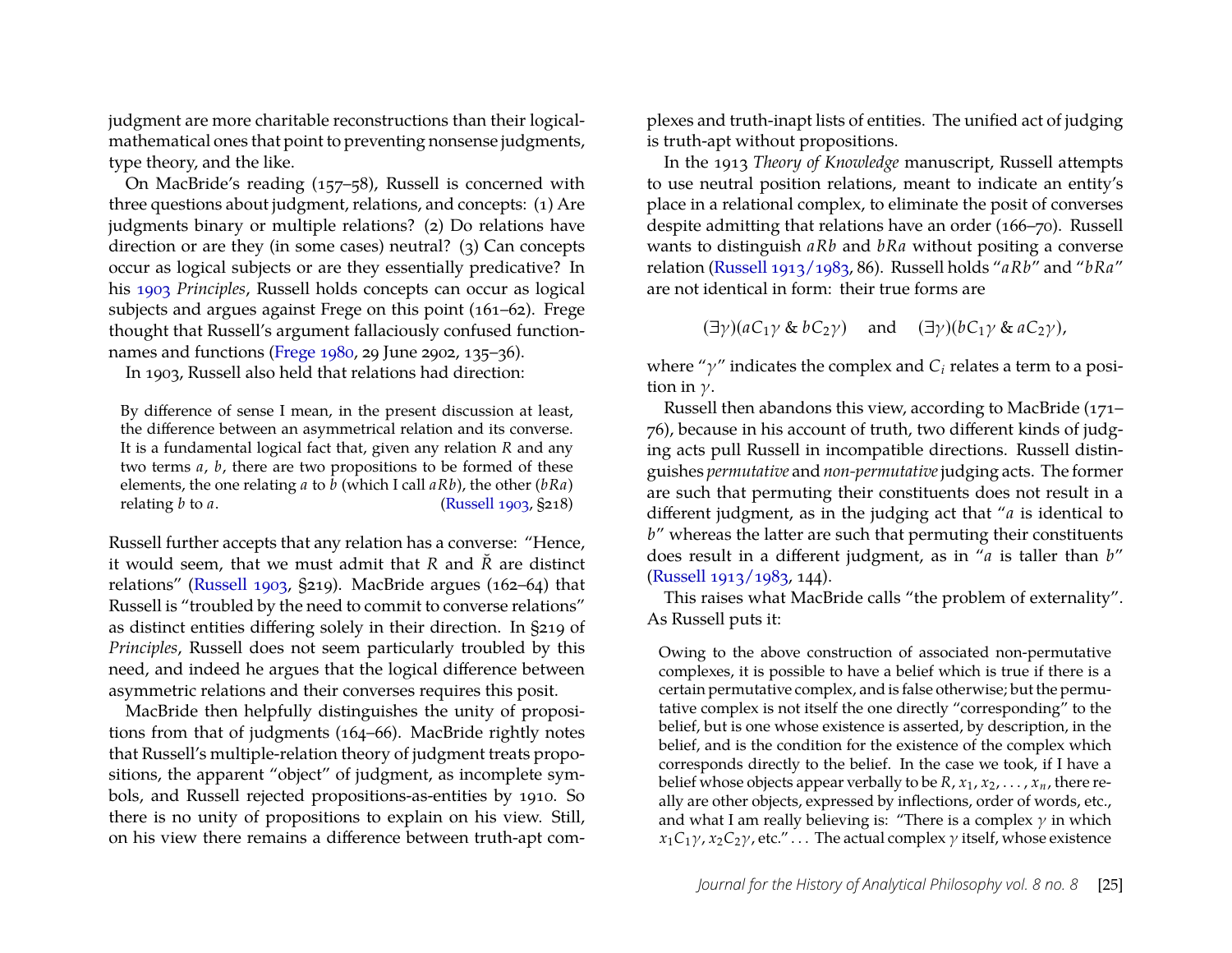is affirmed by description in our associated molecular complex, cannot be directly named, and does not directly correspond with our belief, or with any possible belief. [\(Russell 1913/1983,](#page-19-18) 148)

On MacBride's reading, the worry is about permutative judgments such as involve asymmetric relations. Russell wants to distinguish "*a* is taller than *b*" from "*b* is taller than *a*" without presupposing the notion of order. His solution is to use neutral position relations associated with the complex  $\gamma$ . This complex described by position relations is non-permutative, eliminating the need to distinguish *aRb* and *bRa* in terms of a relation's sense or order.

Russell then raises a worry for his account of truth:

Where permutative complexes are concerned, our process of obtaining associated non-permutative complexes was rather elaborate, and no doubt open to objection. One special objection is that, in order to regard the associated complexes as non-permutative, we have to regard its atomic constituents,  $x_1C_1\gamma$ ,  $x_2C_2\gamma$ , etc., as really its constituents, and what is more, we have to regard the corresponding propositions as constituents of the proposition "there is a complex  $\gamma$  in which  $x_1C_1\gamma$ ,  $x_2C_2\gamma$ , etc."

[\(Russell 1913/1983,](#page-19-18) 154)

As MacBride reads him, Russell is worried about reintroducing objective falsehoods. This happens as follows. The nonpermutative complex γ associated with the act of judging that *a* is taller than *b* has constituents *a* in  $C_1$  and *b* in  $C_2$ . Because "*a* is taller than *b*" is permutative, the act of judging that *b* is taller than *a* is associated with a different complex η having constituents *b* in *C*1 and *a* in *C*2. One of these judgments is false because they are contraries. But both associated complexes  $\gamma$  and  $\eta$  must exist to differentiate the true act of judgment from the false one. For the two complexes have the same non-logical constituents—*a*, *b*, and tallness. Further, order was to be explained using neutral position relations *C<sup>i</sup>* , so that cannot be invoked to distinguish these two permutative acts of judging. It thus seems that the only solution is to say that the various complexes exist even when the act of judging is false. Problematically, this reintroduces objective complexes when one judges falsely.

Given that Russell abandons neutral relations and retains the multiple-relation theory of judgment in the 1918 logical atomism lectures, MacBride holds that these difficulties led Russell to reconsider claim (3) above: MacBride argues that Russell embraced the view that concepts necessarily have only predicative occurrences (176–82).

Notably, this by itself does not commit Russell to categorical dualism. [Russell](#page-19-5) [\(1918a,](#page-19-5) 178) holds that any genuine proper name occurs only in subject position and no other piece of language can stand for a particular: "You can see at once for yourself, therefore, that every other part of speech except for proper names is obviously quite incapable of standing for a particular." As such, one can never put a predicate (picking out a concept or universal) in place of a proper name (picking out a particular). [Russell](#page-19-5) [\(1918a,](#page-19-5) 180) holds also that there may be no particulars: "I think it is perfectly possible to suppose that complex things are capable of analysis *ad infinitum* and that you never reach the simple." If so, then assuming concepts or universals are simple, this would a species of categorical monism, an all-is-facts ontology. As [Russell](#page-19-5) [\(1918a,](#page-19-5) 180) says about the view that everything is complex, "I do not think it is true, but it is a thing that one might argue, certainly."

#### **9. Chapters 9: Wittgenstein's** *Tractatus*

In Chapter 9, MacBride argues that Wittgenstein's picture theory in the *Tractatus* led him to embrace categorical pluralism (183–84). MacBride suggests (184–88) that Russell entertained a proto-picture theory in the 1906–1907 "On the Nature of Truth", according to which the belief that *A* is *B* is the ideas of *A* and *B*, plus these ideas being related together in one's mind, but not "a single complex idea" that is the idea of *A*-is-*B* [\(Russell 1907,](#page-19-19) 46). The mere fact that Russell entertains belief being constituted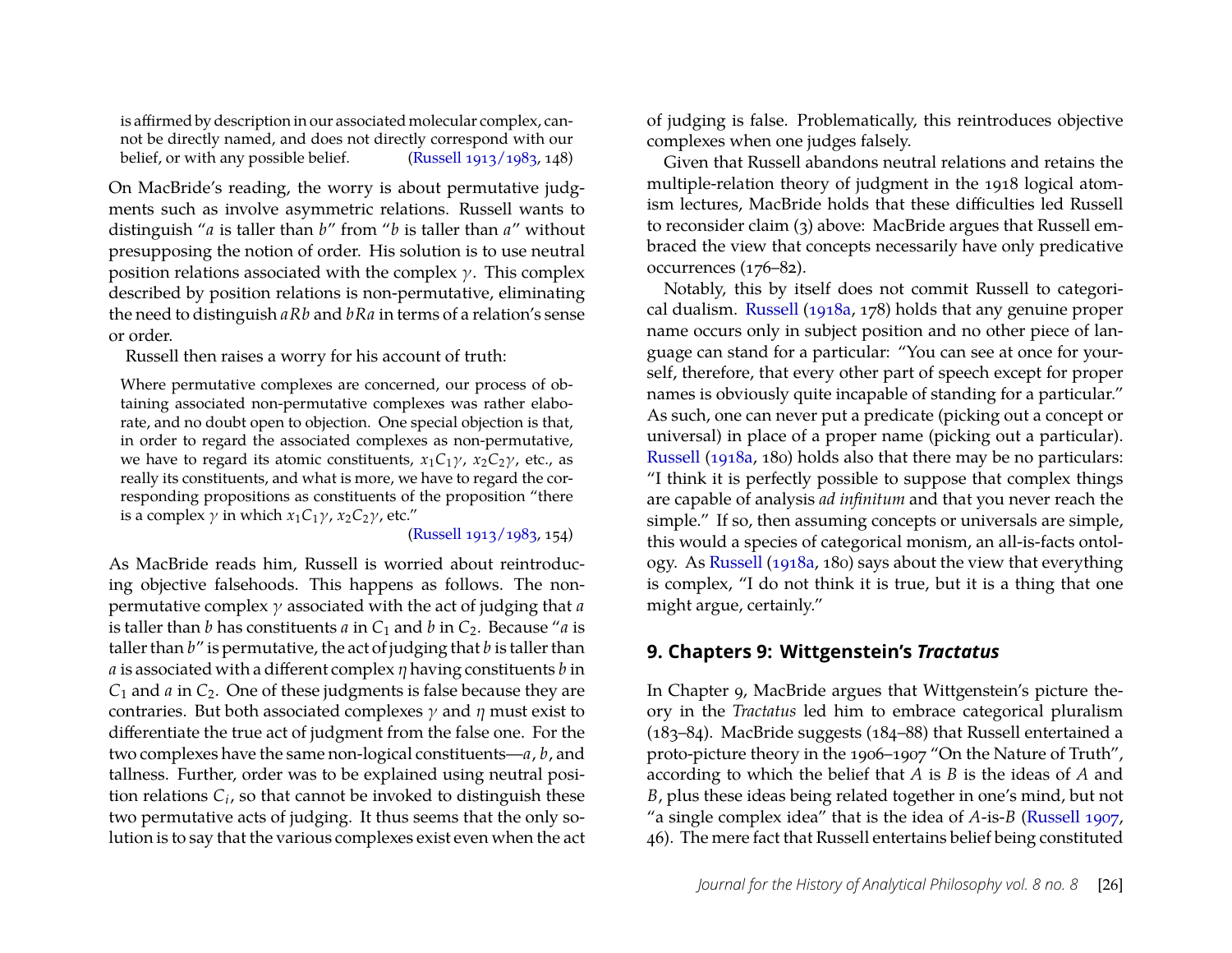by multiply-related psychological ideas seems insufficient to call it a Wittgensteinian proto-picture theory. By that logic, Locke and probably many others had a proto-picture theory [\(Locke](#page-18-11) [1690/1894,](#page-18-11) Book II, Chapter XXXII, §1, §19). Additional *Tractatus* views seem necessary to distinguish a proto-picture theory from the sensible-sounding suggestion that beliefs have psychological constituents, like logical form being shared between picture and pictured, picturing being in the ambient logical space, or picture elements corresponding one-one with pictured elements [\(Wittgenstein 1922,](#page-19-20) 2.13, 2.2, 2.202).

MacBride's real interest in the picture theory is that it can be developed "without so much as mentioning the categories of particular and universal" (188). MacBride argues that Wittgenstein's claims that objects are simple and "hang one in another, like the links in a chain" in atomic facts as indicating Wittgenstein's rejection of both the universal-particular dichotomy and of *a priori* insight into what ontological categories there are (188– 97). Wittgenstein is thus a categorical pluralist because he allows the epistemological possibility of many different varieties of simple object to hang one in another in atomic facts.

MacBride's insight recasts Wittgenstein's reticence to speak as to what simples are—how many kinds there are, and what each kind is—in a plausible and more positive light. One might wonder how MacBride's Wittgenstein can explain the predication in elementary propositions like " $f x$ " and " $\phi(x, y)$ " consistent with his *a priori* agnosticism [\(Wittgenstein 1922,](#page-19-20) 4.24). Here a distinction between logical categories and ontological ones is helpful and supports MacBride's interpretation: Wittgenstein allows distinguishing logical subject and predicate, but does not insist that these correspond one-one to ontological kinds. This distinction is implicit in MacBride's argument that Wittgenstein transcends the nominalist-realist debate by separating the grammatical need for a predicate from our inquiry into ontological categories (197–202). This is an insightful reconstruction of Wittgenstein's ontology, or principled lack of an *a priori* one, in the *Tractatus*.

As MacBride reconstructs it, Wittgenstein's picture theory is accompanied by openness to empirical scientific investigation of ontological categories. This attitude is contrasted with MacBride's Russell who "described analytic philosophy as an a priori discipline whose subject matter concerns propositions that can be neither proved nor disproved by empirical evidence". This contrast is not necessary to MacBride's argument, which is good, because it is a mistake. Russell explicitly denies that we can be sure there is such a logical form *a priori* and affirms that empirical investigation can settle the matter by supplying an example:

In the question of this logical form that involves two or more verbs you have a curious interlacing of logic with empirical studies, and of course that may occur elsewhere, in this way, that an empirical study gives you an example of a thing having a certain logical form, and you·cannot really be sure that there are things having a given logical form except by finding an example, and the finding of an example is itself empirical. Therefore in that way empirical facts are relevant to logic at certain points. [\(Russell 1918a,](#page-19-5) 193)

Russell goes on to say that establishing the categories is theoretically possible, but not practically possible for beings in our epistemic position. But this criticism does not affect MacBride's reconstruction of ontology's categories and methods in Wittgenstein's *Tractatus*.

#### **10. Chapter 10: Ramsey**

MacBride argues that Ramsey similarly accepted Wittgenstein's separation of logical categories from ontological ones and embraced categorical pluralism (203–10). While subject-predicate linguistic forms are involved in communicating, they do not, in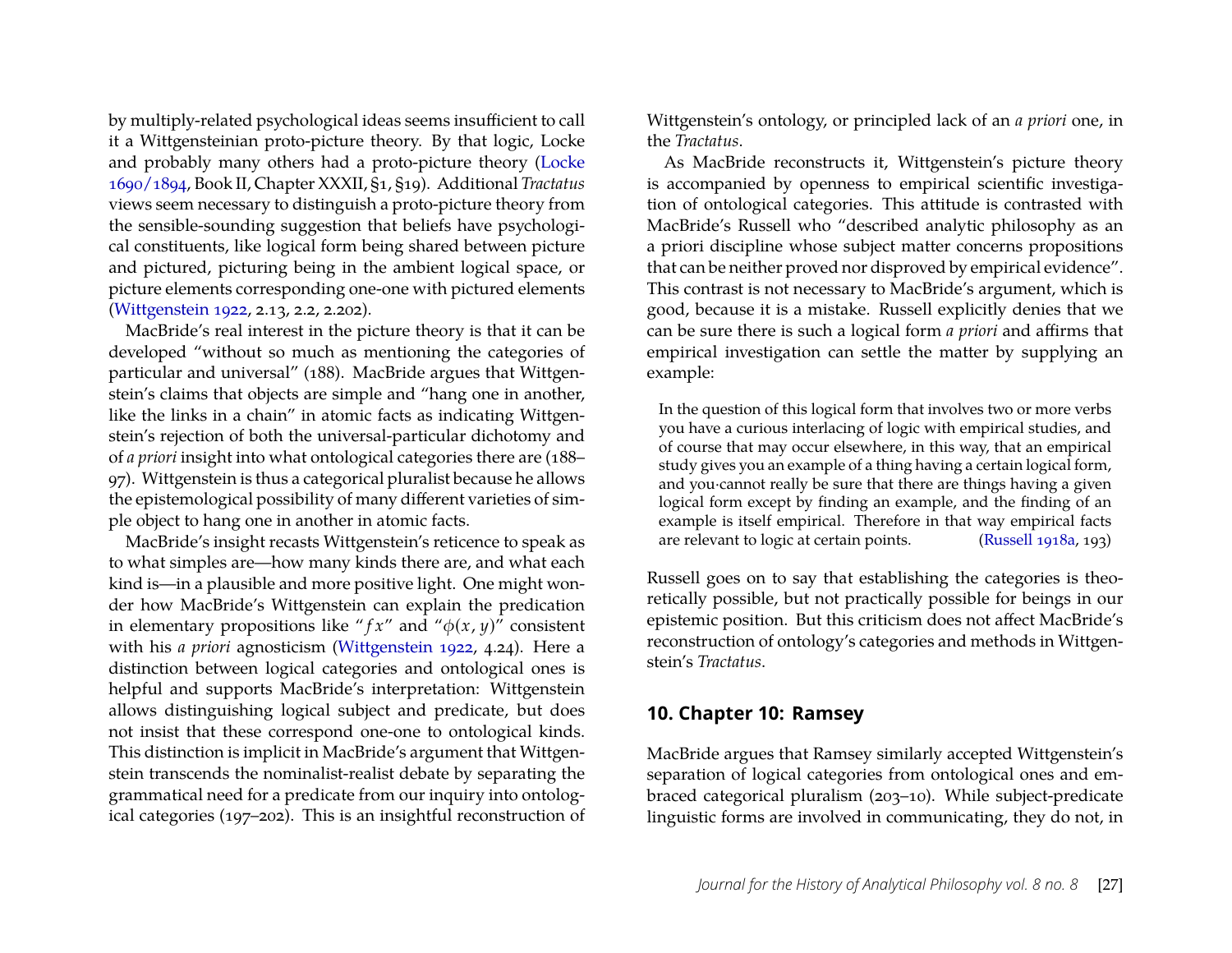Ramsey's view, imply categorical dualism because these linguistic forms cannot be used to deduce the ontological structure of what we communicate about: "Hence there is no essential distinction between the subject of a proposition and its predicate, and no fundamental classification of objects can be based upon such a distinction" [\(Ramsey 1925,](#page-19-21) 404).

Ramsey then argues against complex universals on the grounds that any analysis of propositions must be unique. But if there are complex universals like *being wise unless Plato is foolish*, then a proposition has multiple analyses. The proposition *aRb* has three analyses: *a* has *Rb*, *b* has *aR*, and *a* has *R* to *b*. Ramsey concludes, "So the theory of complex universals is responsible for an incomprehensible trinity, as senseless as that of theology" [\(Ramsey 1925,](#page-19-21) 406). MacBride defends this argument against criticisms from Anscombe, Geach, and Dummett that multiple analyses of propositions are possible (211–14). MacBride suggests that Ramsey's claim is not about linguistic expressions being variously analyzable, but about taking distinct decompositions to correlate each piece to an entity.

On MacBride's reconstruction, Ramsey's rather compelling argument is that the defender of complex universals is committed to freely term-forming (naming) from a given formula. Given a formula "*aRb*", we can take "*Rb*" as a term designating a genuine entity, just as we can for "*R*" and "*b*". Because each expression is a term designating a (simple or complex) entity, we get more than three entities as constituents of the complex picked out by a formula like "*aRb*". Ramsey says this absurd, so complex universals are to be rejected.

MacBride's further spin on Ramsey's argument is that it falls out from his Humean philosophy of logic (214–20). According to MacBride, Ramsey was influenced by the *Tractatus* to eschew necessary connections between entities. This led to a rejection of complex universals as follows. Take the tautology  $aRb \equiv aRb$ . If the left and right side can be analyzed differently, as the defender of complex universals allows, then there is a necessary

connection between distinct entities. This is intolerable to Ramsey, who rejects "necessary facts" of logic and logical objects, insisting, "The conclusion of a formal inference must, I feel be in some sense contained in the premisses and not something new" [\(Ramsey 1927,](#page-19-22) 161). For Ramsey, the sense in which logical truths are necessary is that they are tautologies in Wittgenstein's sense [\(Ramsey 1927,](#page-19-22) 166). This precludes necessary connections among entities derived from logic alone. MacBride's reading helpfully illuminates the connection between Ramsey's ontology and his philosophy of logic here. In the remainder of Chapter 10, this pattern is exhibited again as MacBride reconstructs Ramsey's argument against universals by relating it to *Principia*'s second edition (221–30).

#### **11. Coda**

MacBride holds that Wittgenstein and Ramsey embraced categorical pluralism partly for methodological reasons (230–37). They wanted empirical investigation, if anything, to reveal what kinds of things there are: "They denied any kind of a priori blue print for how the world is assembled or how we should think of it" (235). It seems like a leap to say that they thereby embraced categorical pluralism: this claim about our knowledge of categories is consistent with categorical monism or dualism.

What, then, is the difference between what we might call categorical agnosticism, the view that we do not yet know how many categories there are, and categorical pluralism? It seems that the latter view requires endorsing that there are at least three categories of entity to distinguish categorical pluralism from dualism. This is consistent with categorical agnosticism about any number of categories beyond three. If empirical investigation is one's basis for claiming that there are at least three categories, then this seems consistent with the methodological openness that MacBride seems to support. Still, Wittgenstein and Ramsey are perhaps more accurately described as categorical agnostics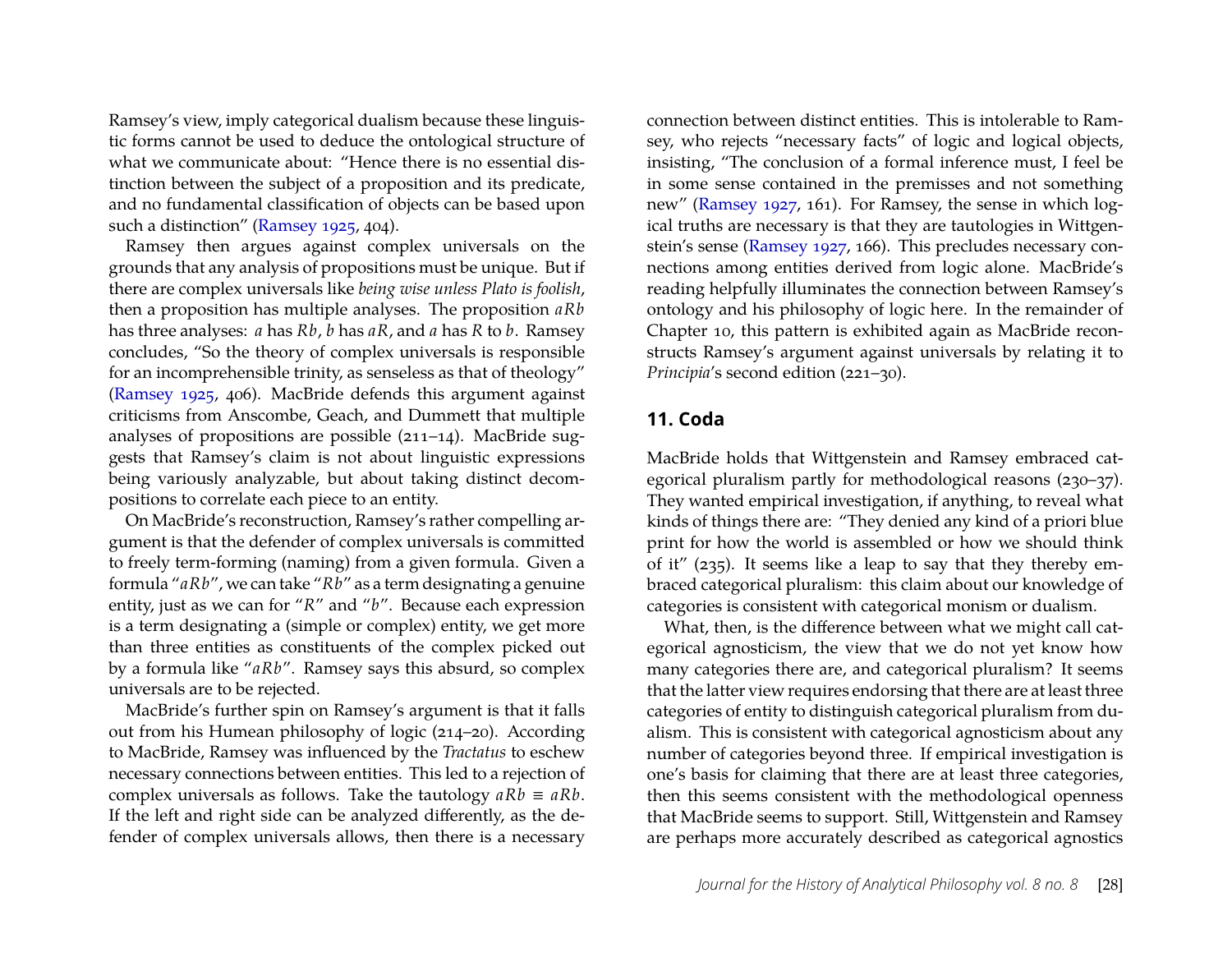given that they do not definitively say that there are at least three categories.

Russell has a pessimistic take on the notion of a metaphysical category:

What, exactly, is meant by the word "category", whether in Aristotle or in Kant and Hegel, I must confess that I have never been able to understand. I do not myself believe that the term "category" is in any way useful in philosophy, as representing any clear idea.

[Russell](#page-19-23) [\(1945/1967,](#page-19-23) 222)

In this book, MacBride has shown that Russell had plenty of company. It might even have been universal—and still may be today. Accordingly, and fittingly for a genealogy, in this book MacBride does not explain what a category is. It seems at least this much is true: there are different notions of category—linguistic, logical, and ontological at least—to be distinguished and interrelated according to the philosophical methodology of a past (or present) philosopher. In developing these distinctions and applying them to past figures like the ones MacBride considers, or to ourselves, one should reckon with this particular book.

> **Landon D. C. Elkind** University of Alberta elkind@ualberta.ca

#### **References**

- <span id="page-18-3"></span>Baldwin, Thomas and Consuelo Preti, 2011. "Editor's Introduction." In [Baldwin and Preti](#page-18-12) [\(2011\)](#page-18-12), pp. xii-lxxxv.
- <span id="page-18-12"></span>Baldwin, Thomas and Consuelo Preti, eds., 2011. *G. E. Moore: Early Philosophical Writings*. Cambridge: Cambridge University Press.
- <span id="page-18-9"></span>Bergmann, Gustav, 1960. "Strawson's Ontology." *Journal of Philosophy* 57: 601–22.
- <span id="page-18-6"></span>Cocchiarella, Nino B., 2007. *Formal Ontology and Conceptual Realism*. Dordrecht: Springer.
- <span id="page-18-8"></span>Elkind, Landon D. C., 2017. "Against Sense-Data as Universals." *Logos & Episteme* 8: 359–63.
- <span id="page-18-7"></span>Forrest, Peter, 2005. "Universals as Sense-Data." *Philosophy and Phenomenology* 71: 622–31.
- <span id="page-18-1"></span>Foucault, Michel, 1978. "Nietzsche, Genealogy, History." In *Language, Counter-Memory, Practice: Selected Essays and Interviews*, edited by Donald F. Bouchard, pp. 139–64. Ithaca, NY: Cornell University Press.
- <span id="page-18-10"></span>Frege, Gottlob, 1980. *Philosophical and Mathematical Correspondence*, edited by Gottfried Gabriel, Hans Hermes, Friedrich Kambartel, Christian Thiel, Albert Veraart, and McGuinness, translated by Hans Kaal. Chicago: University of Chicago Press.
- <span id="page-18-5"></span>Hochberg, Herbert, 1962. "Moore's Ontology and Non-Natural Properties." *The Review of Metaphysics* 15: 365–95.
- <span id="page-18-2"></span>Kant, Immanuel, 1999. *Critique of Pure Reason*, Cambridge Edition, edited by Paul Guyer and Allen W. Wood. Cambridge: Cambridge University Press.
- <span id="page-18-0"></span>Lapointe, Sandra and Christopher Pincock, 2017. "Introduction." In *Innovations in the History of Analytical Philosophy*, edited by Sandra Lapointe and Christopher Pincock, pp. 1–23. London: Palgrave Macmillan.
- <span id="page-18-11"></span>Locke, John, 1690/1894. *An Essay Concerning Human Understanding*, collated by Alexander Campbell Fraser. Oxford: Clarendon Press.
- <span id="page-18-4"></span>McDowell, John, 1996. *Mind and World*. Cambridge: Harvard University Press. First edition 1994.